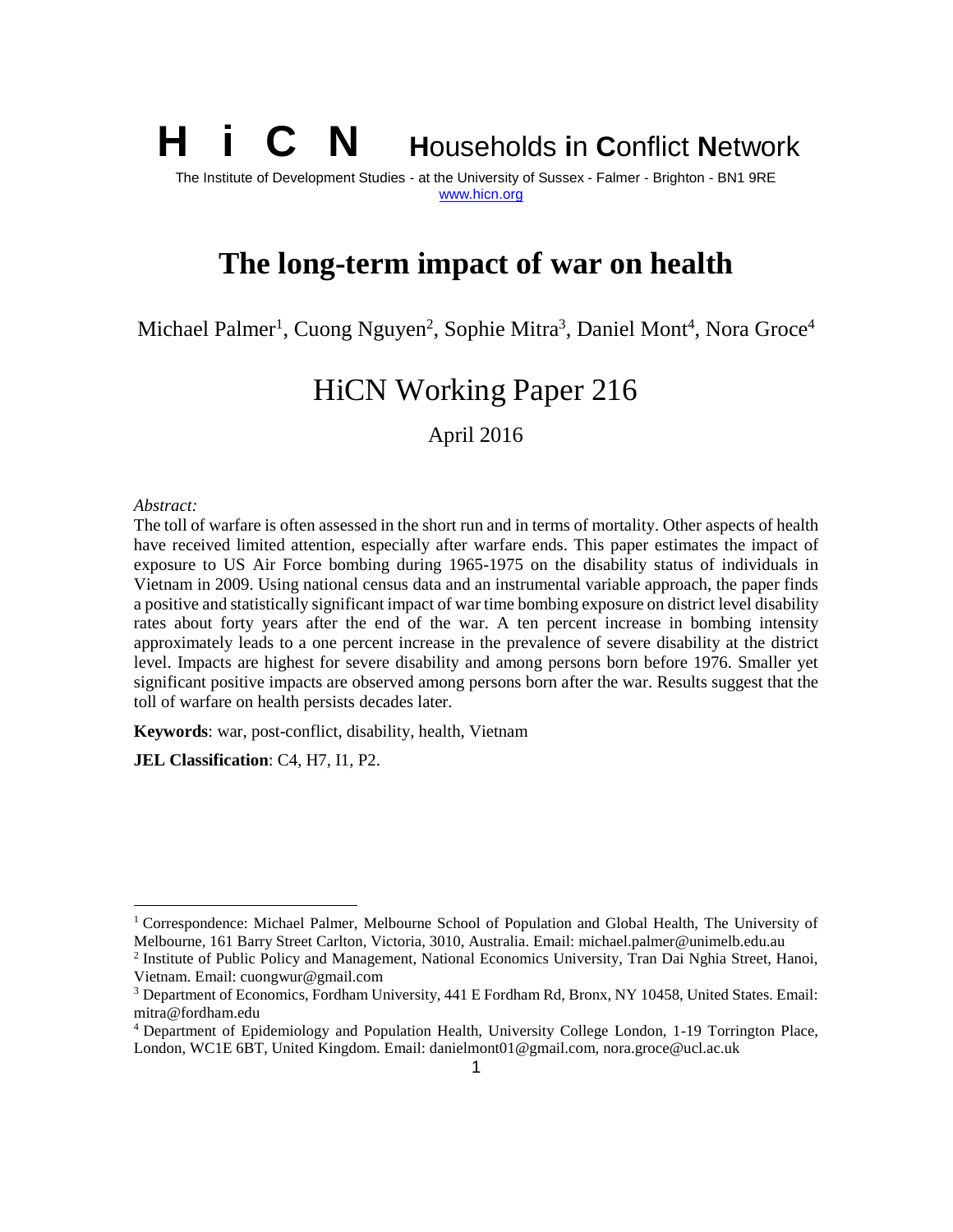#### **1. Introduction**

Wars inflict death, injury and trauma. Attention is often focused on the death toll of war, especially in the short run. Wars may also have long lasting impacts on the health of survivors and of people born after war ends. These are multiple pathways through which war can impact the long term health of exposed populations.<sup>5</sup>

Wars destroy and reallocate resources away from health care services, disrupt vaccination and other public health programmes. As a consequence, fewer women attend antenatal clinics and give birth in inpatient facilities; fewer children attend under-five clinics and remain unprotected against communicable diseases (tuberculosis, measles, whooping cough, poliomyelitis etc.) and malaria. Displacement of communities and over-crowding compromise safe drinking-water, sanitation and hygiene. Wars reduce the availability of arable land and disrupt food production and supply chains, leading to widespread food shortages and malnutrition. Families have less economic means for their health due to warinduced disruption to education, loss of harvest and business activities, and the destruction and theft of assets. Populations live in a state of fear and experience lower levels of trust within their local community. Unexploded ordinance, landmines and chemical weapons threaten population health for generations after the cessation of conflict.

Surprisingly little evidence is currently available on the long-run effects of war on health (Justino, 2012). An emerging literature associates health in *utero* and early childhood with health and non-health outcomes in later life (Strauss and Thomas, 2008). In general, there exists limited knowledge on the dynamics of underlying factors that influence the well being of individuals and how these relationships evolve over time (Strauss and Thomas, 2008). Using a health production function framework, it is possible that temporary shocks to health brought about through exposure to warfare may be over-come in the long-term by post-war investments in public health care and other infrastructure, and the accumulation of human capital through investment in health inputs and behaviours such as nutrient intakes, exercise, utilisation of preventative and curative care, and education (Strauss and Thomas, 2008).

There are several explanations for the lack of evidence on the long-run consequences of war on health. First, there is a lack of data. There is a lack of accurate data on warfare intensity which may be restricted in access, missing, or measured with error due to difficulties in accessing remote or damaged areas (Merrouche, 2011). There is also a lack of health data. Health data routinely collected in representative household surveys (e.g. days lost of normal activity, morbidity) may not reflect lasting or permanent health conditions or be highly subject to measurement error (Currie and Madrian, 1999).

Lost days of normal activity due to ill-health reflect time allocation decisions, that can be influenced by the wage or other work related factors (e.g. working conditions) and thus can

<sup>5</sup> This paragraph derives from a collection of references (Summerfield, 1988, 1987, Ugalde et al., 2000, Ugalde et al., 1999).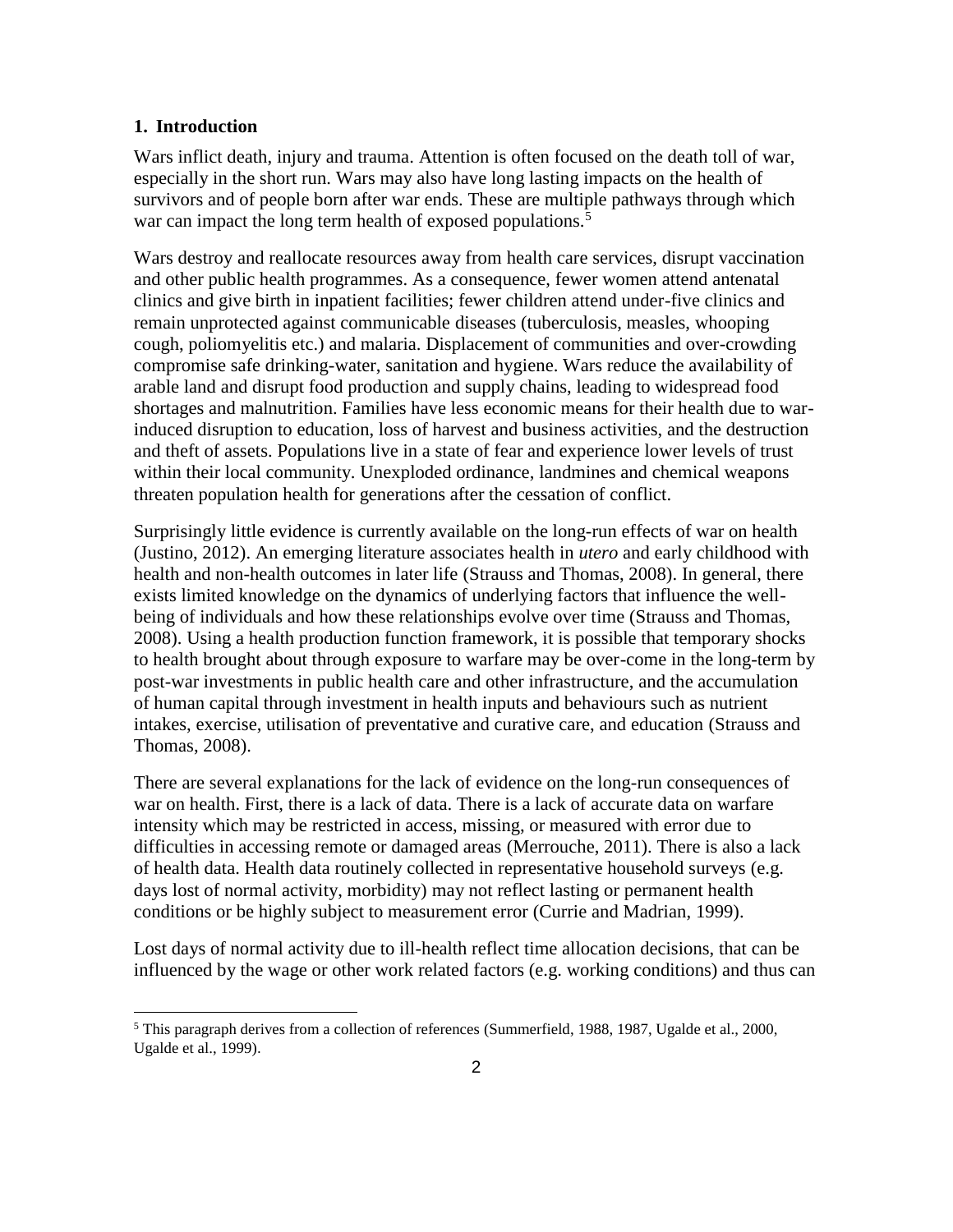be influenced by many factors other than health (Stewart and Ware 1992). Morbidity is usually captured through self-reported symptoms such as nausea, fever or cough. Such symptoms sometimes may not reflect major health problems. In developing countries as Strauss and Thomas (1997) note, "it is not unusual for the poorest to appear to be the most healthy by this metric!" (p. 791). Measurement errors are thus of concern for morbidity self-reports. A similar concern applies to questions on chronic health conditions. In a developing country context, with very limited access to health care, many people may not be aware of their chronic health conditions.

This paper uses functional difficulty questions contained in the United Nations Washington City Group on Disability Statistics (the Washington Group thereafter) recommended short questionnaire. The measure collects information on the level of difficulty experienced in performing basic actions (e.g. walking, seeing, hearing) rather than the existence of a health condition or impairment (Maddens et al. 2011). The focus on measuring functioning is in contrast to medical approaches based on recording impairment or loss of various body structures, which tend to lead to underestimates of disability prevalence (Mont 2007). Designed for international comparison, the measure does not include complex activities which are influenced by cultural and socio-economic factors in the surrounding environment. For these reasons the measure is arguably less susceptible to measurement error issues associated with other lasting health measures.

Second, even when war intensity and health data are available, the impact of war on health is particularly challenging to identify. Observed heterogeneity in health outcomes may be compromised when all of the population is touched by war. There is a potential bias in estimation when the only source of variation in exposure to war is the individual age during the war, making it difficult to rule out the existence of other observed and unobserved variables which are jointly correlated with both war exposure and health. Furthermore, variation in the geographical intensity of conflict is often non-randomly distributed across geographical regions due to strategic and tactical reasons of warfare and could be correlated with spatial variation in health.

Using two unique data sets, this paper estimates the long term impact of US bombing in 1965-1975 in Vietnam. Described as the most intense aerial bombing episode in history, over six million tons of bombs and other ordinance were dropped in the Indochina region at a weight four times greater than Germany during World War II (Clodfelter, 1995, Akbulut-Yuksel, 2014). Vietnam bore the brunt of the bombing which was concentrated in a subset of regions with the highest level of bombing in the regions bordering the  $17<sup>th</sup>$ parallel demilitarized zone, the former border between North and South Vietnam in the central region of the country. An estimated one million Vietnamese lives were lost during the wartime period (Hirschman et al., 1995). However, the long-term impacts of the war on the health of the Vietnamese population remain little documented and this paper aims to contribute to fill this gap.

The paper uses a unique US Air Force and Navy dataset containing information on the intensity of bombing and other ordinance at the district level. Our analysis extends to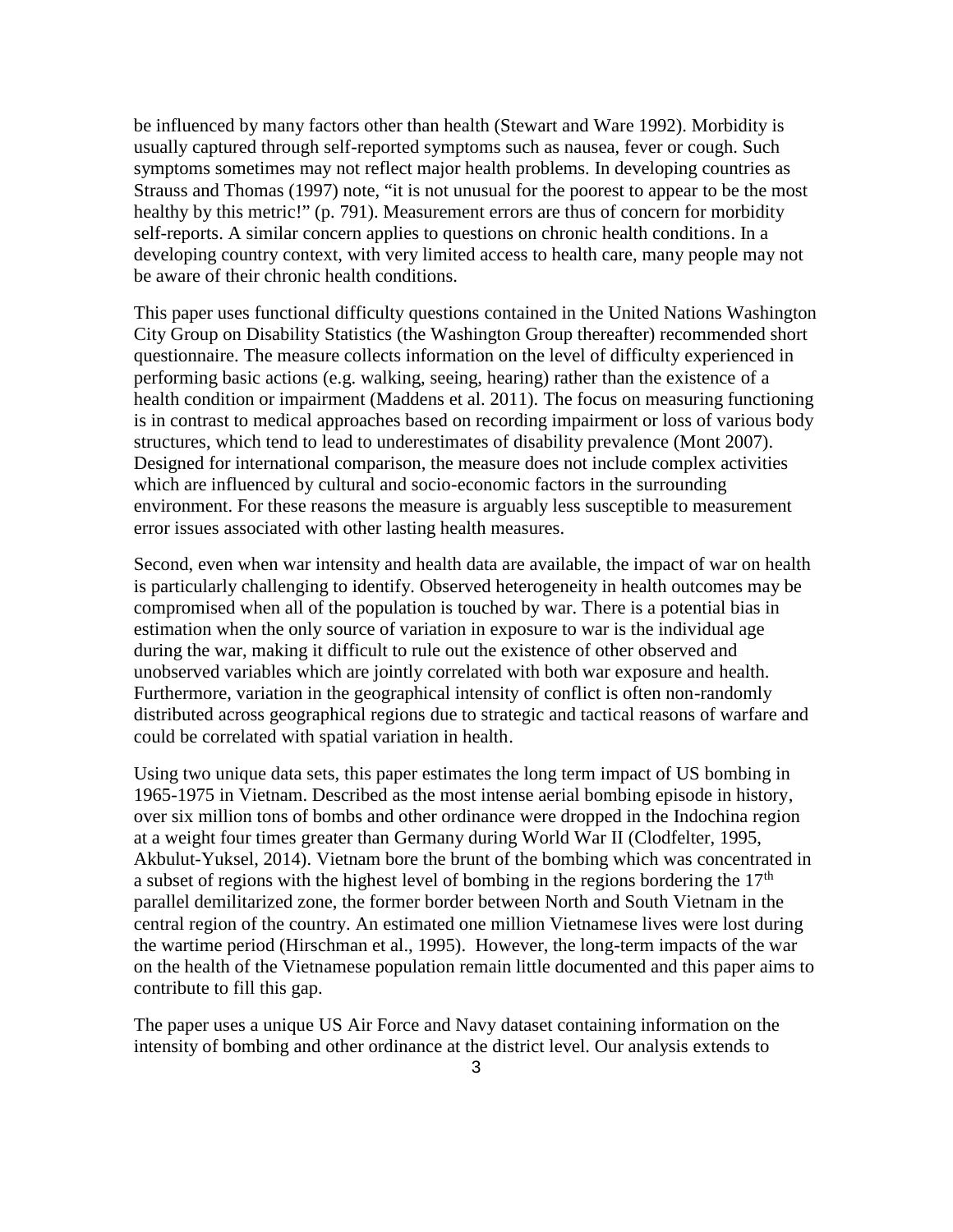persons born before and after the cessation of bombing due to on-going exposure to unexploded ordinance which is a reported cause of mortality and disability among the Vietnamese population (Tran et al., 2012). To the extent that bombing is correlated with other weapons of warfare, our measure of bombing is a proxy measure for all weapons including the principal US Military herbicide Agent Orange and landmine contamination thus will pick up intergenerational effects on human health associated with those weapons (Do, 2009, Pham et al., 2013, Le and Johansson, 2001, Ngo et al., 2006, Le et al., 1990).

To measure war impacts upon health we draw upon the latest Vietnamese Population and Housing Census (2009). There are two key properties of the 2009 VPHC that allow us to measure the effect of bombs. Firstly, it is representative at the district level, and as a result it can be used to estimate the average district-level disability prevalence. Secondly, unlike previous population census, the 2009 VPHC contains an international measure of disability, known as the Washington Group Short-Set Questionnaire, which is suitable for capturing long term and chronic health conditions and less prone to measurement error than other measures of disability. The Washington Group Short-Set Questionnaire has undergone extensive cognitive and field testing in multiple languages and locations including in Vietnam (Madans et al., 2010).

US bombing in Vietnam was not random. Bombing in the northern regions aimed at destroying physical infrastructure (transportation routes, military barracks, industrial plants and storage depots) whereas in southern regions it was designed primarily to disrupt the enemy and support US troop operations with higher concentration in rural areas (Miguel and Roland, 2011, Clodfelter, 1995). To the extent that these factors are jointly correlated with the incidence of disability, estimates on the impact of wartime bombing on disability will be biased. Our identification strategy is premised on the idea that distance from the pre-war border negotiated in the 1954 Geneva Accords is indicative of the level of US wartime bombing and not correlated with disability prevalence.

Following Miguel and Roland (2011) who evaluate the long-run impact of US bombing on local poverty rates and other measures of economic development in Vietnam, we adopt an instrumental variable approach using the distance from the  $17<sup>th</sup>$  parallel demilitarized zone as an instrument to estimate the causal effects of the war upon health. Unlike the Miguel and Roland (2011) study, we find a discernible long-run impact of wartime bombing in Vietnam. More than thirty years after the cessation of the war, this paper shows a significant positive impact of wartime bombing on district level disability prevalence. Highest effects are observed for severe disability and for persons aged around 40, who were born in the years which experienced the highest density of bombing. People born after the war are also affected by the bombing, but effects are smaller for younger people.

The remainder of the article is structured as follows. Section 2 provides a review of the literature on the impact of war on human health. Section 3 provides a description of the data, compilation of key variables and descriptive statistics. Section 4 outlines the methodology and identification strategy. Section 5 presents the main empirical results. Section 6 provides a discussion of results and conclusions.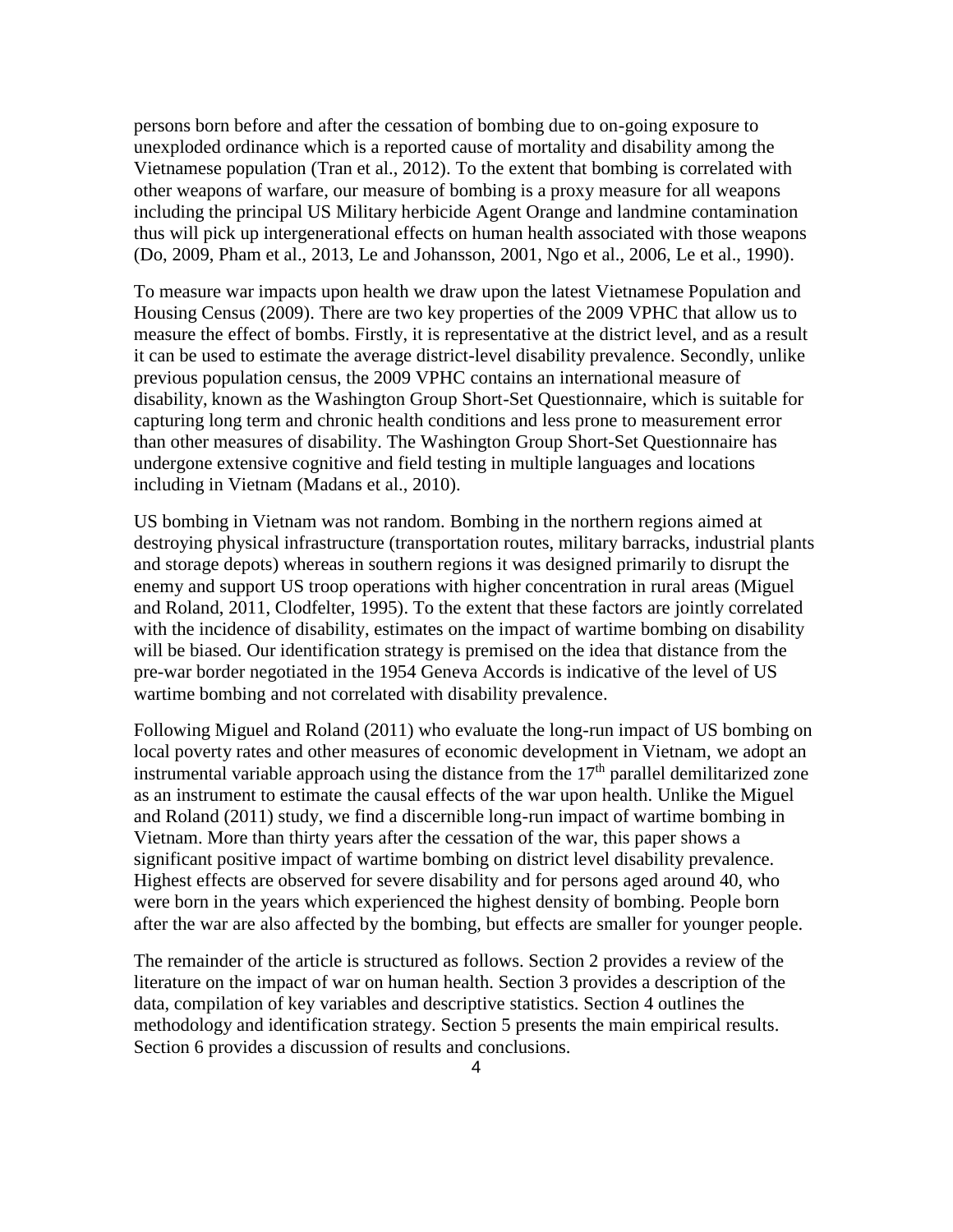#### **2. Literature review**

Significant attention has been devoted to the causes of war (defined as both within- and inter-country conflict) (e.g. Collier and Hoeffler, 1998, 2004, Collier et al., 2009). More recently, attention has turned to the consequences of war including economic, human and social capital impacts (Justino, 2012, Miguel and Roland, 2011, Akbulut-Yuksel, 2014, Islam et al., 2015, De-Luca and Verpoorten, 2015, Collier, 1999, Merrouche, 2011, Alix- Garcia and Bartlett, 2015, Stewart and Fitzgerald, 2000). The literature on the long-term impact of war on health and wellbeing as a key determinant of human capital is heterogeneous and surprisingly small. Much of the evidence centres on nutritional status as measured by proxy anthropometric measures of height-for-age. Largely negative and longlasting nutritional effects have been found amongst children exposed to war in Burundi, Cambodia, Cote d'Ivoire, Eritrea-Ethiopia, Germany, Iraq, Rwanda and Zimbabwe (Justino, 2012, Akbulut-Yuksel, 2014, Minoiu and Shemyakina, 2014, de-Walque, 2006). Height-for-age z-scores<sup>6</sup> typically range from 0.2-0.4 standard deviations lower for children exposed to war compared to the reference population (Minoiu and Shemyakina, 2014). In the context of Germany, negative health effects were further found on measures of premature mortality and self-rated health satisfaction among adults exposed to Allied Air Force bombing during childhood in World War II (Akbulut-Yuksel, 2014).

In the context of 1970's Khmer Rouge genocide in Cambodia, using descriptive methods and 2002 data, permanent disability and physical impairment was higher among men in age cohorts exposed to violence during childhood, adolescence, or young adult years through landmines, bombs and other weapons (de-Walque, 2006). This contrasts with regression based findings on a range of health outcomes, including disability, where increased exposure to the conflict in Cambodia for primary school age children was found to have close to zero long-term effect (Islam et al., 2015).

Several papers have investigated the impact of the war in Vietnam on health using a wide range of indicators including for adults, self-reported cancer (Do, 2009), functional and mental functioning (Teerawichitchainan and Korinek, 2012), and for children, congenital impairments (Le et al., 1990), mortality (Savitz et al., 1993, Hirschman et al., 1995), infant neurodevelopment (Pham et al., 2013). Some papers deal with the impact on the overall population in Vietnam, while others focus on specific subgroups such as families who are known to have had Agent Orange exposure (Do, 2009, Le et al., 1990, Savitz et al., 1993, Pham et al., 2013, Le and Johansson, 2001, Ngo et al., 2006) and veterans (Ngo et al., 2006, Teerawichitchainan and Korinek, 2012). The literature uses different time frames: some papers compare indicators before, during and after the war (Savitz et al., 1993, Le et al., 1990), and some focus on the long term impact of the war (Teerawichitchainan and Korinek, 2012, Pham et al., 2013, Le and Johansson, 2001).

Most studies find that the war in Vietnam had a negative effect on health (Le et al., 1990,

<sup>6</sup> Calculated as the difference between child's height and mean height of the same-aged reference population, divided by the standard deviation of the reference population.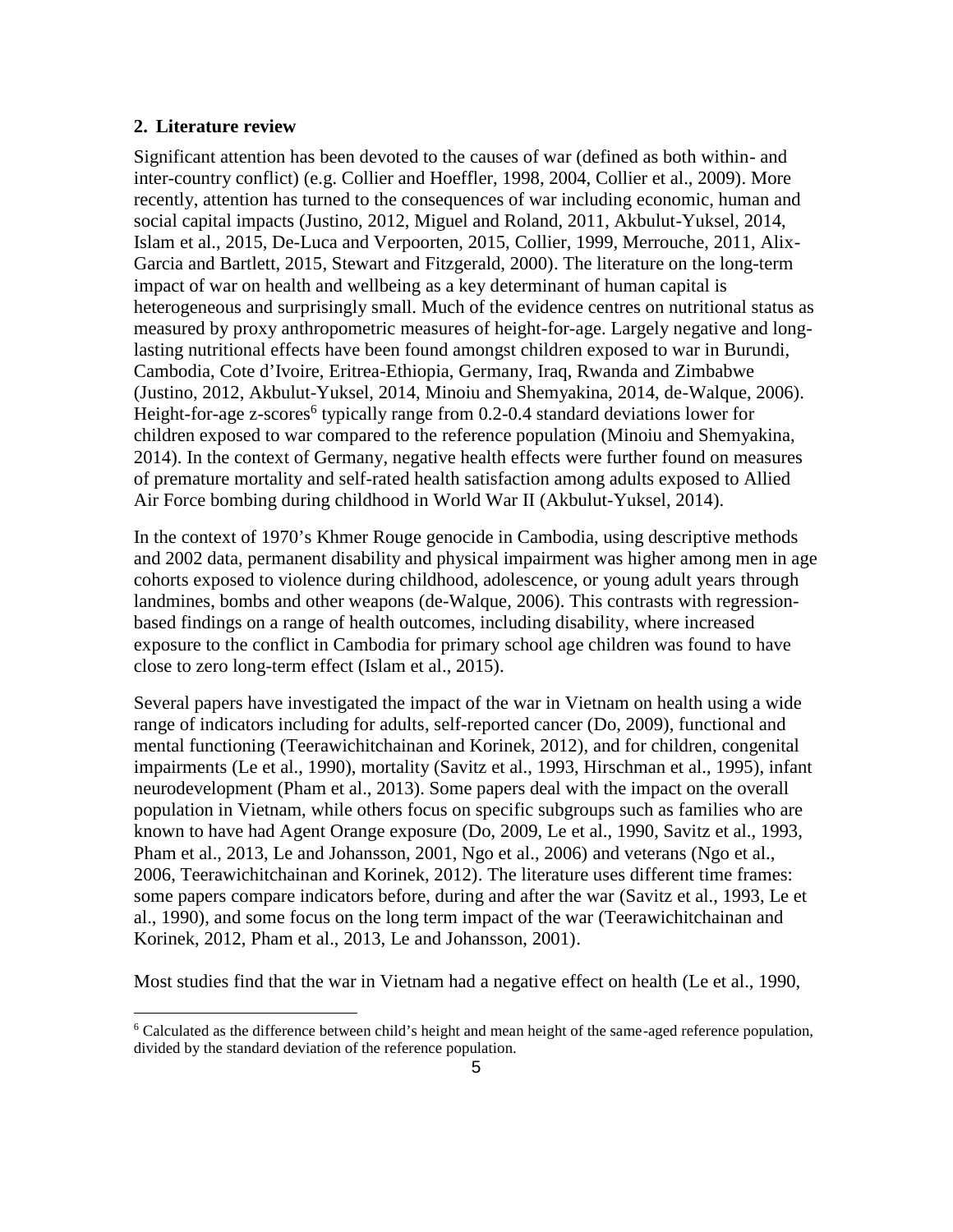Pham et al., 2013, Le and Johansson, 2001, Ngo et al., 2006). The summary relative risk of congenital impairments associated with exposure to Agent Orange was found to be higher among exposed Vietnamese relative to non-Vietnamese persons, and to increase with the level of exposure (Ngo et al., 2006). Infants exposed to dioxin through breast milk during a perinatal period are found to have lower cognitive, composite motor and fine motor scores (Pham et al., 2013). Among a cohort of mothers with husbands who served during the war in areas sprayed by Agent Orange, 9% of pregnancies had miscarried and 66% of children born alive had congenital disabilities (Le and Johansson, 2001).

Not all studies offer evidence that the war negatively affected health outcomes in Vietnam. Do (2009) does not find evidence of any impact of herbicide exposure on self-reported cancer prevalence based on comparison of pre and post 1971 cohorts. Teerawichitchainan and Korinek (2012) find that veterans and those who served in combat roles are not significantly different from their civilian and non-combatant counterparts on most health outcomes later in life including measures of self-assessed functional limitations and mental health, with the exception of greater functional limitations among male veterans compared to male nonveterans.

Our paper makes several contributions to the literature on the long term impacts of wars on health. First, existing papers focus on subsamples of the Vietnam population and do not have results that are nationally representative. Second, this paper is the first to use an internationally tested measure as an indicator for health status. Existing papers do not use standardised measures consistent with contemporary definitions and measures of disability. We apply a restricted form of the current internationally recommended measure of disability, known as the Washington Group on Disability Statistics Short-Set Questionnaire. Third, this paper is the first to use an identification strategy that tries to address unobserved heterogeneity. Drawing upon national census data, a reliable health measure and an instrumental variable approach, we isolate the impact of bombings on disability prevalence at the district level about 40 years after the war.

#### **3. Data set and Measures**

This study relies on two unique data sets. The first is the density of bombs, which is measured by the total number of bombs, missiles and rockets per km<sup>2</sup>. The data derives from a database assembled by US Defense Security Cooperation Agency<sup>7</sup> and contains the most detailed and accurate record of all ordinance dropped from US and allied airplanes and helicopters in Vietnam over the ten year period, 1965-1975. The data is measured at the district level (585 districts) and then matched with coordinates contained in the 1999 Vietnamese Population and Housing Census by the Vietnam Veterans of America Foundation (VVAF).<sup>8</sup>

<sup>&</sup>lt;sup>7</sup> The database is titled 'Records of the U.S. Joint Chiefs of Staff' and is housed at the United States National Archives (Record Group 2018) (Miguel and Roland, 2011).

<sup>8</sup> Refer Miguel and Roland (2011) for a detailed description of the data.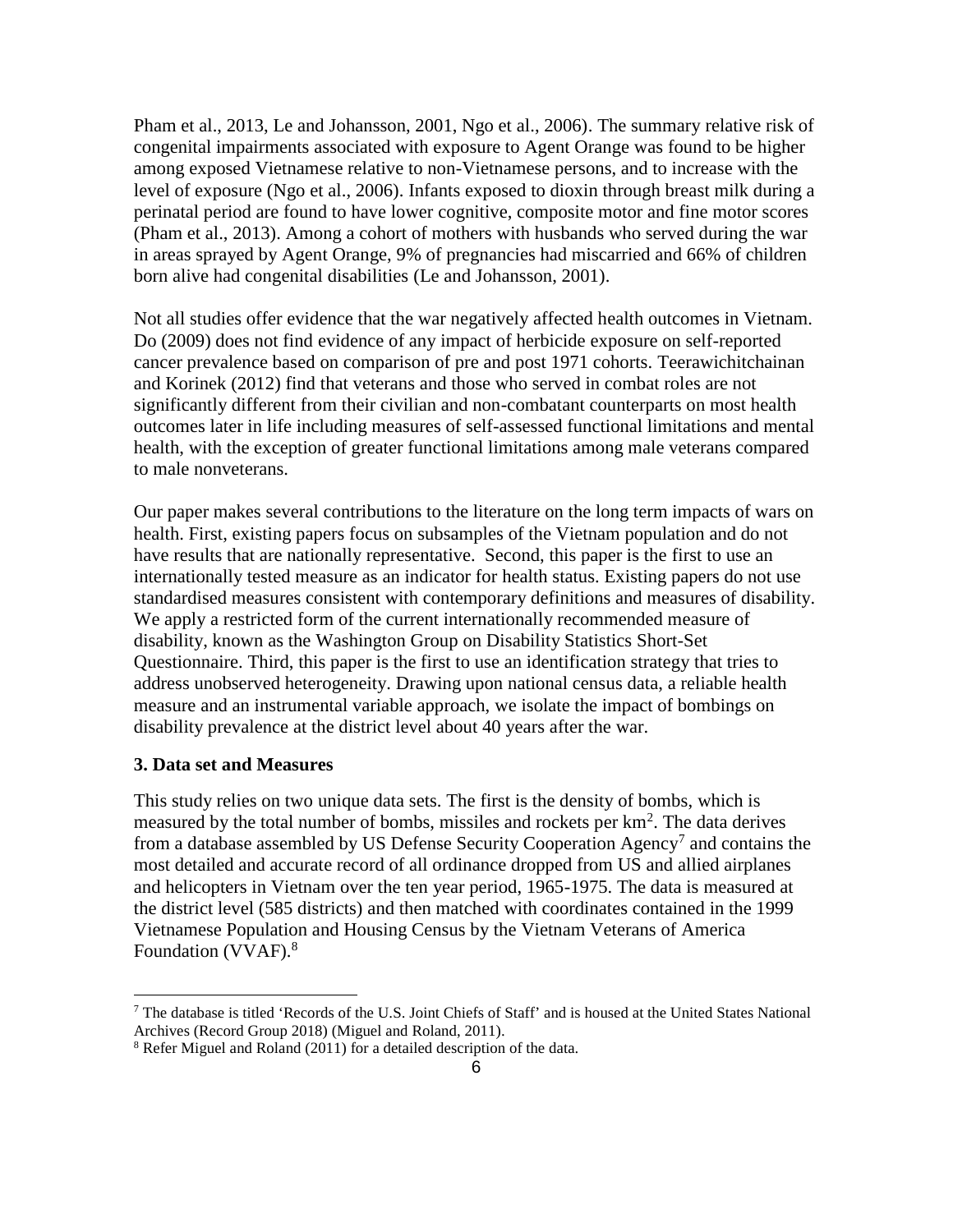To measure the disability prevalence rate at the district level, we use the 15-percent sample of the Vietnam Population and Housing Census (the 2009 VPHC), which was conducted in April 2009 by the General Statistics Office of Vietnam (GSO) with technical assistance from the United Nations Population Fund. The 2009 VPHC has two advantages. Firstly, it is representative at the district level. There are 3,692,042 households with 14,177,590 individuals, randomly sampled in the data set. Secondly, in addition to basic data on demographics, education, and housing conditions, the 2009 VPHC contains data on disability of people aged 5 and above. Respondents were asked about their difficulties in four basic functional domains: seeing, hearing, walking, and remembering. The 2009 VPHC included four of the six functional difficulty questions that are part of the United Nations Washington City Group on Disability Statistics (the Washington Group thereafter) recommended short questionnaire (Maddens et al 2011).<sup>9</sup> These constitute the shortest set of questions recommended by the United Nation Statistical Commission's Washington Group on Disability Statistics.<sup>10</sup> There are four possible response categories: (i) no difficulty, (ii) some difficulty, (iii) a lot of difficulty and (iv) cannot do at all.

Using the individual data on disability, we computed the percentage of people with limitation in different domains for all the districts. An individual is defined as one with disability if she/he has at least some difficulty in one of the four functional domains. In this paper, we refer this level of disability as a moderate or severe disability.

Table 1 presents the average percentage of people aged above five with difficulties in the four functional domains at the district level. It shows that the average rate of having difficulty in seeing and difficulty in hearing at the district level is 5.1 and 3.2 percent, respectively. The average rate of having difficulty in walking and difficulty in remembering at the district level is 3.8 and 3.6 percent, respectively. The percentage of people experiencing difficulty in at least a functional domain is around 6 percent. Table 1 also shows that districts in the highest quintile of bomb density tend to have higher rates of disability than districts in other quintiles.

### [Table 1]

Table 1 also presents the district-level rate of people with a severe disability. An individual is defined as one with a severe disability if she/he has at least 'a lot of difficulty' in one of the four functional domains. More specifically, if she/he reported either 'A lot of difficulty' or 'Cannot do at all' when asked about the difficulty in different functional domain. Districts with higher level of bomb density tend to have slightly higher rate of a severe disability than district with lower level of bomb density.

Figure 1 graphs the log of the bomb density (measured by the number of total bombs,

<sup>9</sup> The short set of six questions is as follows: 1. Do you have difficulty seeing, even if wearing glasses? 2. Do you have difficulty hearing, even if using a hearing aid? 3. Do you have difficulty walking or climbing steps? 4. Do you have difficulty remembering or concentrating? 5. Do you have difficulty with self-care (such as

washing all over or dressing)? 6. Do you have difficulty communicating?

<sup>10</sup> See http://www.cdc.gov/nchs/washington\_group.htm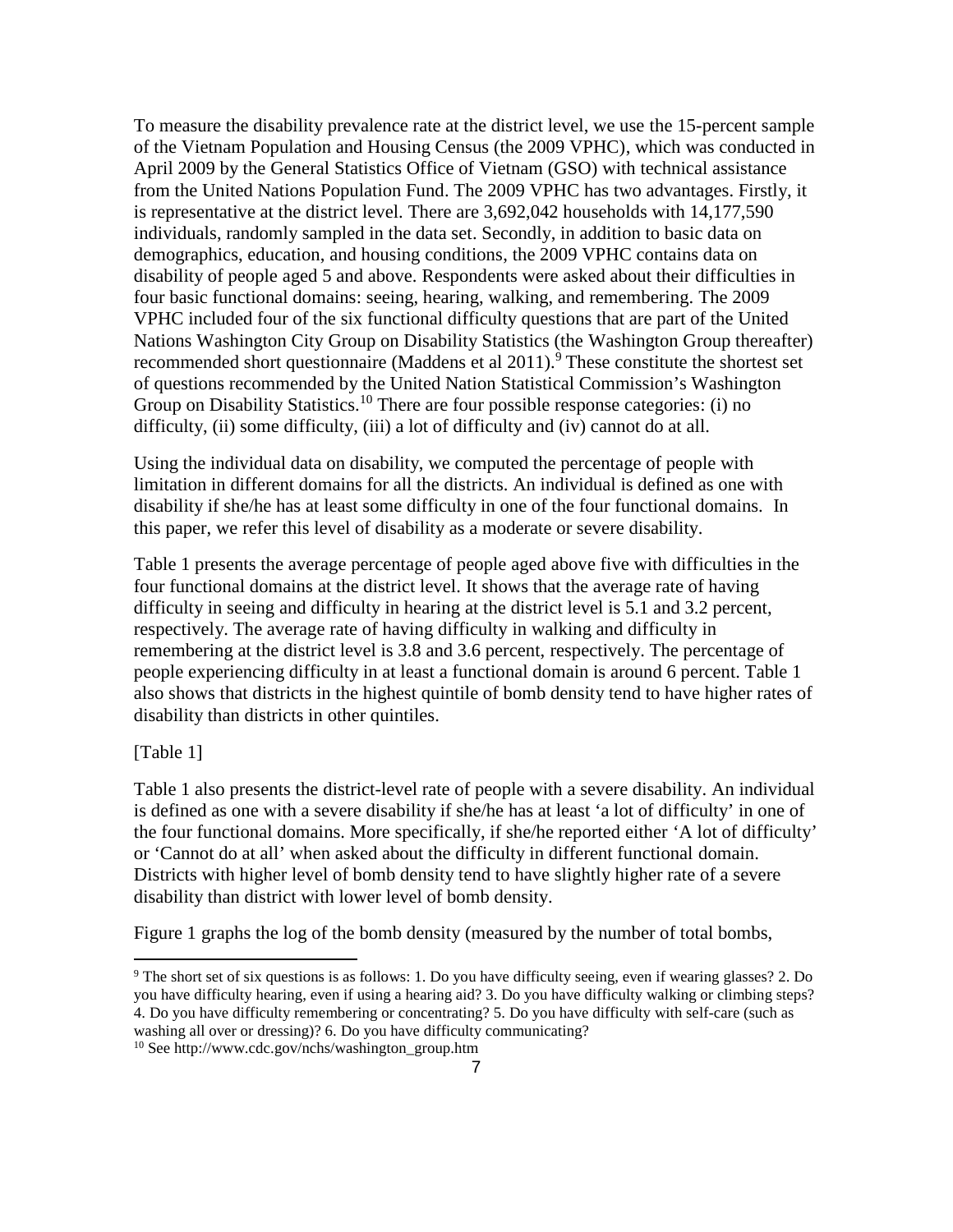missiles and rockets per  $km^2$ ) and the log of the disability rate of districts (measured by the percentage of people with difficulty in at least a functional domain). The correlation between bomb density and a severe disability is positive, while the correlation between bomb density and moderate or severe disability is negligible.

[Figure 1]

[Table 2]

[Figure 2]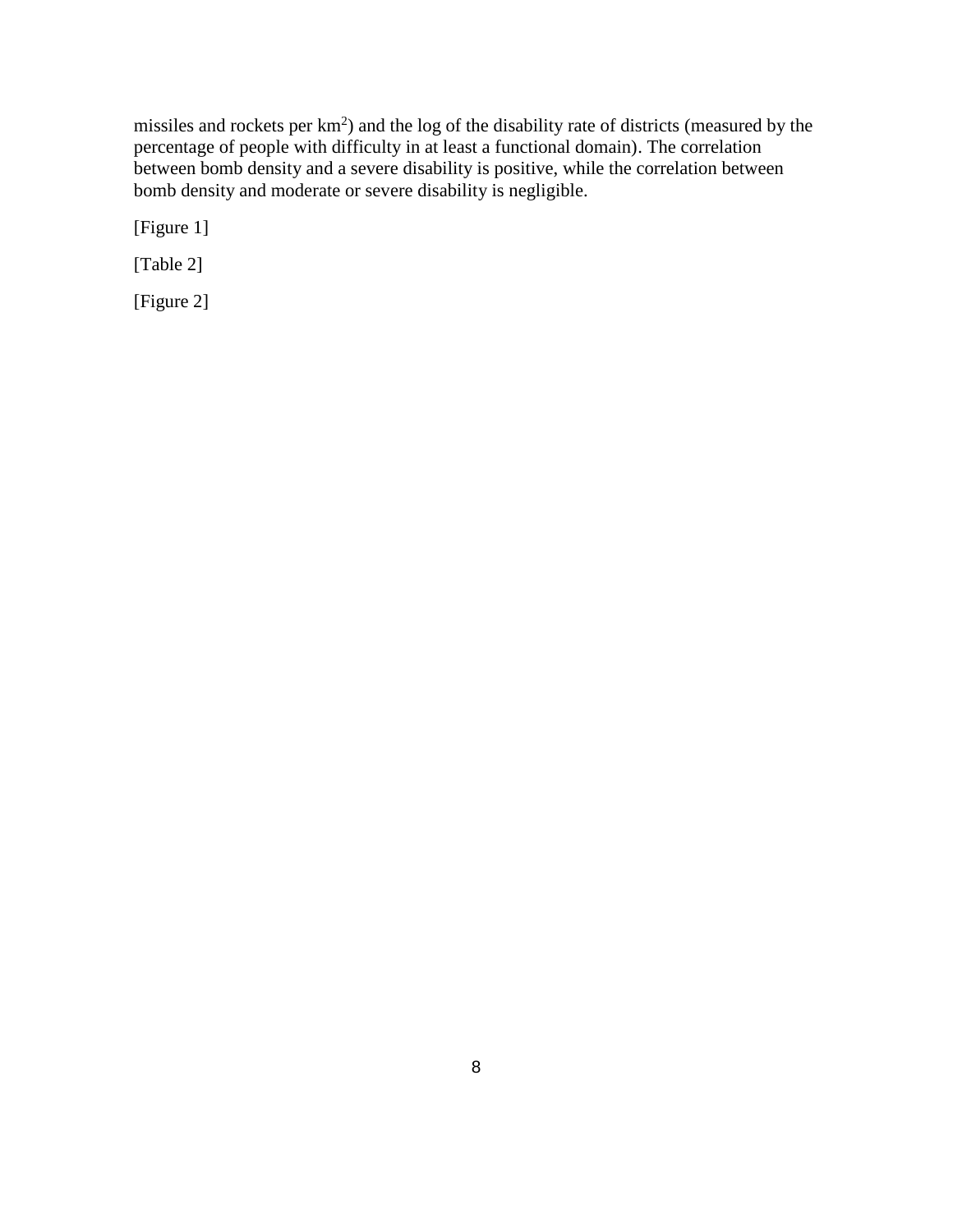#### **4. Methodology**

We start with simple ordinary least squares (OLS) regression to estimate the effect of bomb density on disability prevalence. We assume that disability is a reduced-function of the density of bombs and other control variables as follows

$$
Log(Disabilityi) = \alpha + Log(bombi)\beta + Xi\theta + ui
$$
 (1)

where  $Log(Disability<sub>i</sub>)$  is the log of the rate of disability prevalence in district *i*.  $Log(bomb<sub>i</sub>)$  is the log of bomb density of district *i* which is measured by the total number of all types of bombs, missiles, and rockets per  $km^2$  dropped in the district.  $X_i$  is the vector of exogenous control variables, and  $u_i$  denotes unobserved variables.

Most areas of Vietnam were affected by bombs, missiles and rockets except the Northern mountainous areas. However, there is a great variation in the bomb density across geographic areas. Since the U.S. bombing was not random, it can be correlated with omitted variables  $u_i$ , and as a result OLS estimators can be biased. A standard econometric method to correct this bias is through an instrumental variable approach. An instrument is required to be highly correlated with the bomb variable but not the error terms  $u_i$ . In this study, we follow the approach of Miguel and Roland (2011) who use the distance from the centroid of each district to the 17th parallel north latitude as the instrument of the density bomb in that district. The 17th parallel north latitude was set by the 1954 Geneva Accords as the border between the former northern and southern Vietnamese governments. Since this was a border, it was heavily bombed and targeted by different types of weapons. So the first-stage is expressed as follows:

$$
Log(bombi) = \alpha + Log(Distance_17lati)\beta + X_i\theta + \varepsilon_i
$$
 (2)

where  $Log(Distance 17 lat_i)$  is the log of the distance from the centroid of district *i* to the 17th parallel north latitude. It is important to note that the determination of the  $17<sup>th</sup>$  parallel was arbitrary and the product of negotiations between the United States and Soviet Union in the context of the Cold War (Miguel and Roland, 2011). To the extent that the border was determined by factors external to Vietnam (rather than local geographical or socioeconomic factors which may be jointly correlated with disability status) and is correlated with the intensity of bombing, proximity to the former north south border can be viewed as a natural experiment with which to estimate the impact of bombing on disability prevalence.

Distance to the former north-south Vietnam border arguably represents a more exogenous source of variation than an alternate instrument in the South Vietnam-Cambodian border around which the second main concentration of bombing took place along the Ho Chi Minh trail. The entry points of the trail into South Vietnam reflected geographical conditions along the border to facilitate troop movements with the main southern point being less mountainous terrain (Miguel and Roland, 2011). It is conceivable that differences in geographical terrain along the border and, in turn, the intensity of bombing is also correlated with access to health and other services and local socio-economic conditions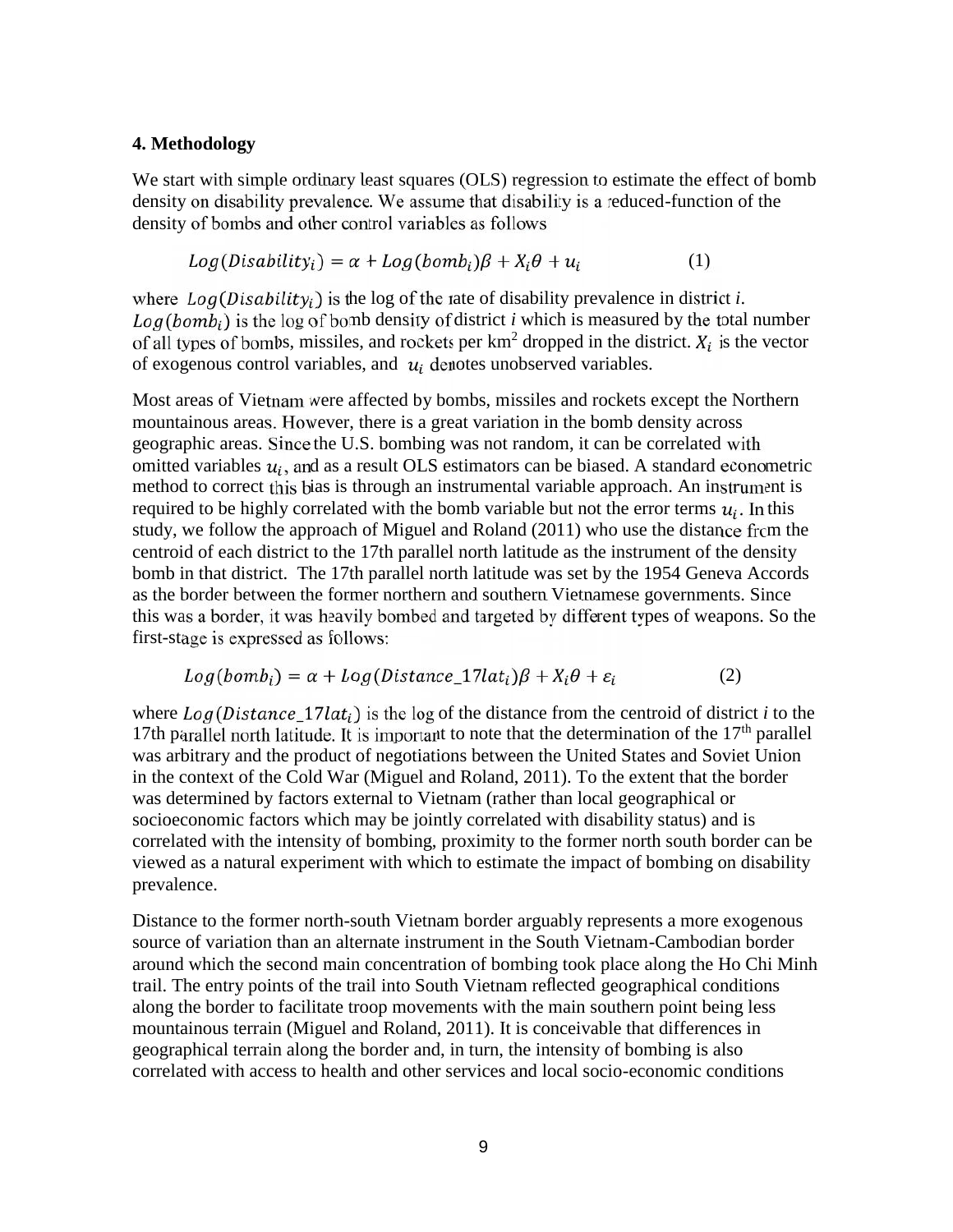which may jointly affect disability status.

A concern with our instrument is that the 17th latitude is closer to Da Nang city and between the capital Hanoi and Ho Chi Minh city, which are the largest three cities in Vietnam. Distance from districts to these cities can be correlated with our instrument and affect the outcome variables through access to quality health care and rehabilitation services, for example. Thus we control for the shortest distance from a district to the three cities in the regression model. Other control variables include those that are not affected by the treatment variable of bomb density i.e. district area and elevation, the share of urban population, district capital and Northern region dummy (Heckman et al., 1999, Angrist and Pischke, 2008).

### **5. Results**

We start with OLS regressions of disability on bombing intensity. In all models, the coefficient of the bomb variable is positive and significant (Tables 3, 4, and A.1 in Appendix). As expected, the coefficients are larger for severe disability compared to overall (moderate or severe) disability. For instance, a ten percent increase in bombing density leads to a 0.30 percent increase in severe disability prevalence and a 0.15 percent increase in overall disability prevalence.

Since the OLS estimator can be potentially biased, we mainly rely on the IV regression. The first stage regression shows a strong correlation between the instrument and the bomb density (Table A.2 in Appendix). Districts, which are far from the  $17<sup>th</sup>$  latitude, are less likely to receive bombs, missiles, and rockets. In addition, we also test the instrument. The Cragg-Donald Wald F statistic and Kleibergen-Paap Wald F statistic are equal to 226 and 101 respectively, which are high, indicating that the instrument is strong (Cragg and Donald, 1993, Staiger and Stock, 1997, Kleibergen and Paap, 2006).<sup>11</sup>

Table 5 shows a significant effect of bomb density on disability prevalence. If the number of bombs, missiles, and rockets per km<sup>2</sup> increases by ten percent, the proportions of people having difficulty in seeing, in hearing, in walking and in remembering increase by 0.44, 0.47, 0.48, and 0.76, respectively. A ten percent increase in the number of bombs, missiles, and rockets per km<sup>2</sup> leads to a 0.57 percent increase in the proportion of people with some difficulty in any functional domain.

### [Table 4]

Table 6 presents the impact of the bomb density on the prevalence of severe disability. A ten percent increase in the number of bombs, missiles, and rockets per  $km^2$  leads to a 0.87 percent increase in the proportion of people with severe difficulty in at least a functional domain. It shows again a higher impact of bombing on severe disability than overall disability.

Bombing primarily occurred during the war time 1964-1975. To examine whether the

 $11$  As a rule of thumb, if a test is under 10, the instruments might be weak (Staiger and Stock, 1997).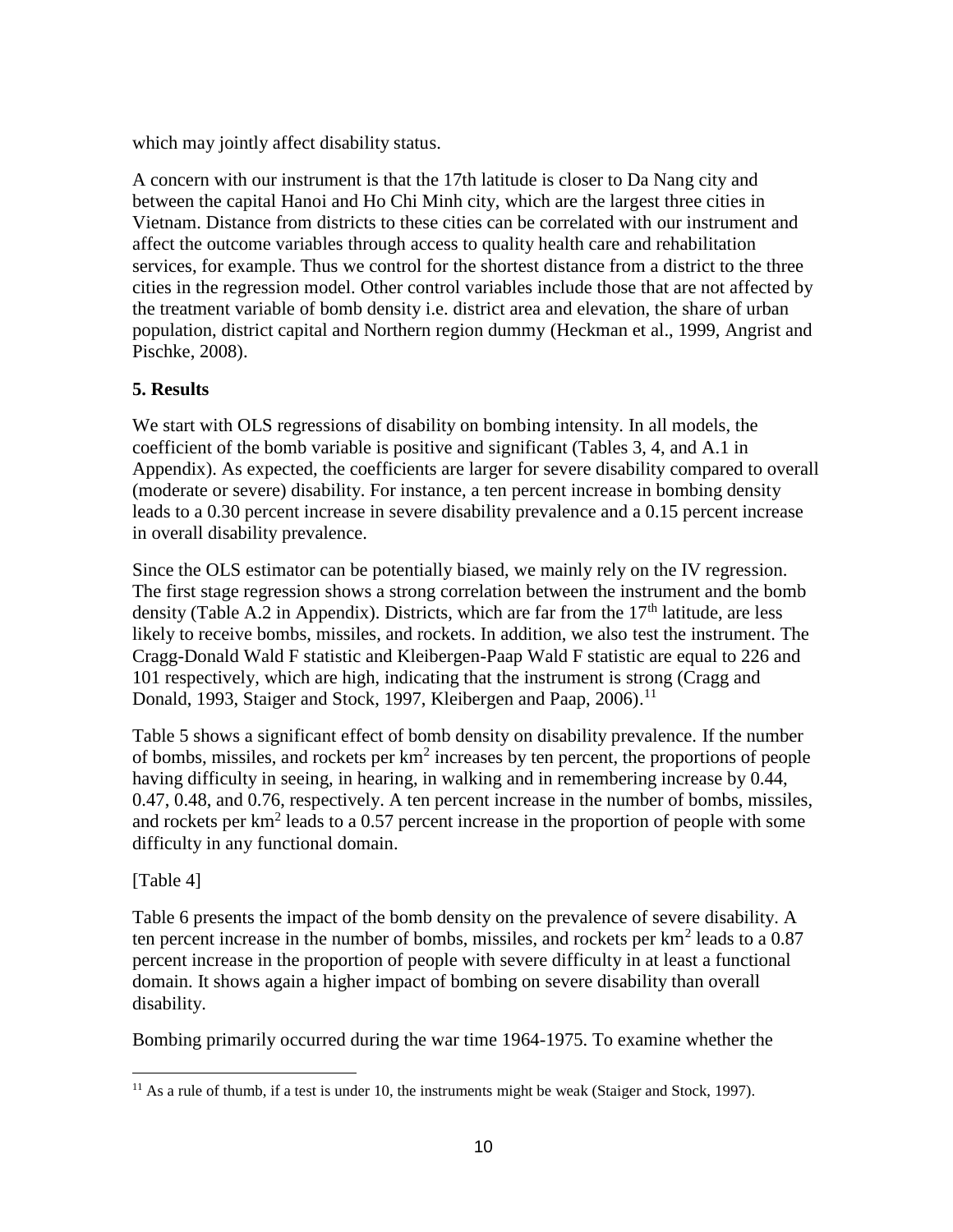impact of bombing varies across age cohorts, we computed the district-level percentage of people with disability and ran regressions of the log of the disability rate on the bomb density at different age cohorts. Since the number of people in each age cohort above 75 is small, we group people above 75 years old into one group. Figure 3 presents the estimated effect of log of bomb density on log of the proportion of people with disability across different ages. There are several points that should be noted. There is an obvious invert-U shape relation between the impact of bombing on disability and age. The highest effect happens for people aged around 40, the very group born in years, which experienced the highest density of bombing and war. However, the impact of bombing on disability continues for a long period of time. People born after the war are still impacted by the bombing, although this impact tends to be smaller for younger people.

#### [Figure 3]

### *Robustness Checks*

In the last column of Table 6, as a robustness check, we use another measure of disability that accounts more fully for the variation in the severity of functional limitations that people may experience. We construct a continuous measure of disability in the form of an aggregate score. For each individual, we sum up the answers to the four functional limitation questions and denote it *Si*, and we normalize as follows: *(S<sup>i</sup> - MinS)/(MaxS- MinS)*, where MinS and MaxS are the potential minimum and maximum values of *Si.* Since the answers for each domain go from 1 to 4 and there are four domains, MinS and MaxS are equal to 4 and 16, respectively. After computing the score for each individual, we estimate the mean score at the district level. Results in the last column of Table 5 show that a ten percent increase in the number of bombs, missiles, and rockets per  $km^2$  results in a 0.61 percent increase in the disability score.

### [Tables  $5 & 6$ ]

We include interactions between the bombing variable and other control variables to examine whether the impact of bombs differ for, perhaps is concentrated in, districts with specific characteristics. However, these interaction terms are not significant (Table A.3 in Appendix).

Our measure of disability contains four of the six recommended Washington Group Short- Set Questionnaire functional domains. We test the robustness of this restricted census measure against the complete measure contained in the Vietnam Household Living Standard Survey (VHLSS) 2006. We find comparable positive and significant effects of bombing on the severe disability and the continuous disability score measures. In addition, we tested the association of wartime bombing with several morbidity measures contained in the VHLSS and found no statistically significant effects consistent with findings from post war Germany (Akbulut-Yuksel, 2014), reinforcing our finding of disability as a long-term product of warfare.<sup>12</sup>

<sup>&</sup>lt;sup>12</sup> VHLSS 2006 results are available from the authors upon request.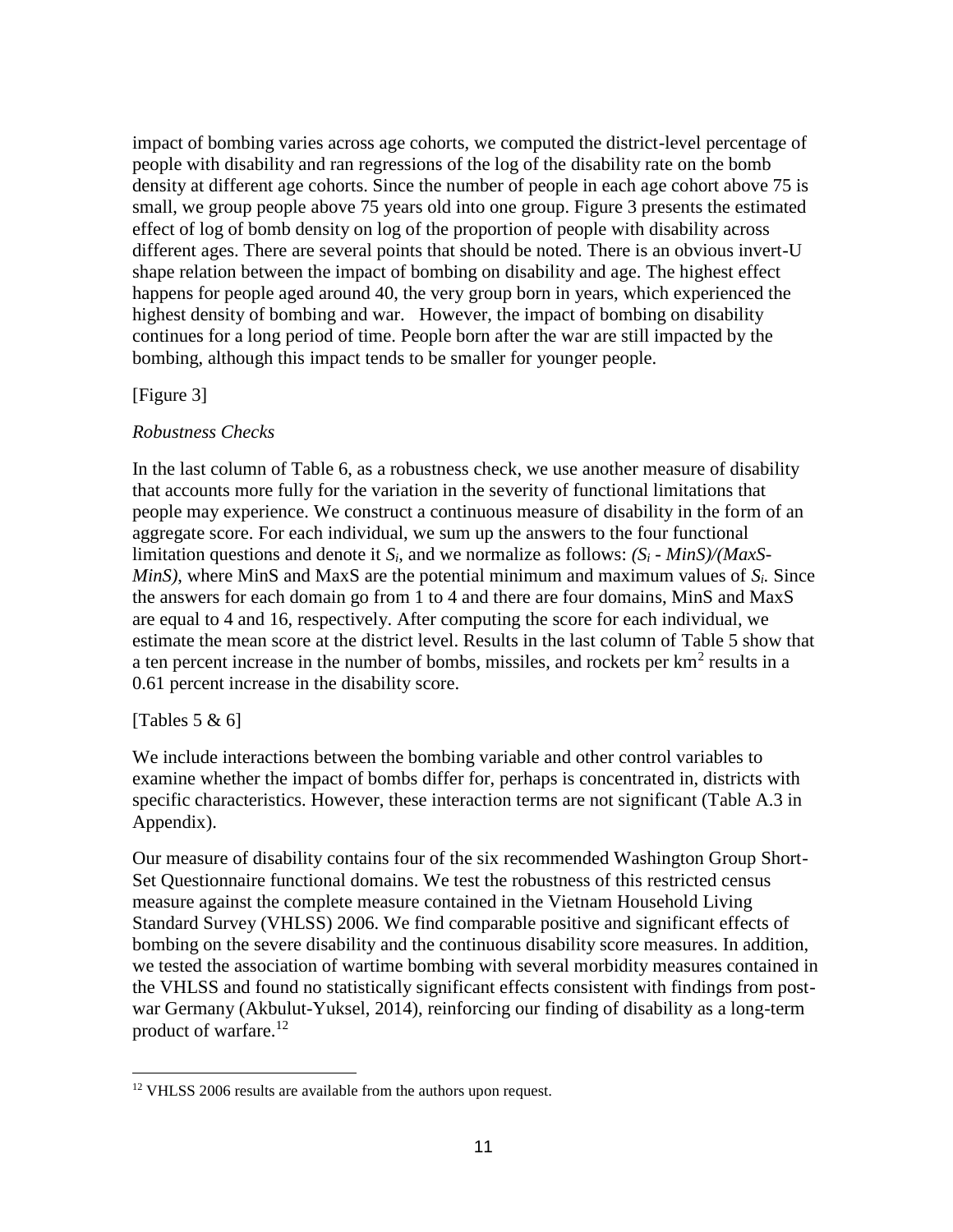#### **6. Discussion**

Overall, our results contribute to the emerging literature on the impacts of war on health status, focused here on long-term effects and measured for the first time using an internationally tested and comparable measure of disability. As expected, we find a relatively larger effect among persons with a severe disability compared to any degree of disability and among persons alive during the time of bombing, now older members of the Vietnamese population. Effects decline with age for cohorts born before the war which may reflect excess mortality in these age groups compared to younger ones. We also find significant, albeit smaller, disability effects among persons born after the cessation of bombing. For the younger age cohorts, effects may be explained by the war's disruption of public health programs, destruction of infrastructure and ensuing economic hardship. They could also result from injuries obtained through unexploded bombing ordnance and disabling effects associated with the exposure to sprayed chemical and landmine weapons that were correlated with the level of bombing. Whilst we are unable to formally test bombing correlation with other weapons, high levels of Agent Orange and other defoliant spraying and US troop movements was observed in the central province regions surrounding the  $17<sup>th</sup>$  parallel demilitarized zone and in southern regions where the Ho Chi Minh trail entered South Vietnam, consistent with bombing patterns (Stellman et al., 2003, Miguel and Roland,  $2011$ ).<sup>13</sup>

Our results are consistent with several studies in Vietnam which find an association between war exposure and a range of health outcomes among people born before and after the end of the war (Le et al., 1990, Pham et al., 2013, Le and Johansson, 2001, Ngo et al., 2006). In particular, Teerawichitchainan and Korinek (2012) find four-times higher levels of functional limitations among male veterans compared to male non-veterans in northern communes decades after service. As Teerawichitchainan and Korinek (2012) explain, warinduced health effects across the Vietnamese population are likely to be pervasive. Unlike these other studies, our results are nationally representative and address heterogeneity biases to establish a causal link between war and disability.

Our findings stand in contrast to those of Miguel and Roland (2011) who find no long-term impact of US bombing at the district level on poverty and economic development outcomes (consumption per capita, literacy, electricity infrastructure and population density). Miguel and Roland (2011) draw explanation for their main result of no effect on poverty from neoclassical growth theory which states that temporary economic shocks induced by war will be smoothed by a period of post-war capital accumulation until steady-state economic growth rates are achieved and no long-run effects on the economy are observed. They show empirically that levels of post-war state investment in Vietnam were higher in provinces that were more heavily bombed. Miguel and Roland (2011) do not present any result on disability but they do mention that they find a positive, albeit not significant, effect on disability using 2002 data. Using more recent and improved questions on disability, we do

<sup>&</sup>lt;sup>13</sup> Furthermore, more than 95% of all herbicides were dispensed by the US Airforce which suggests some degree of correlation with bombing (Stellman et al. 2003).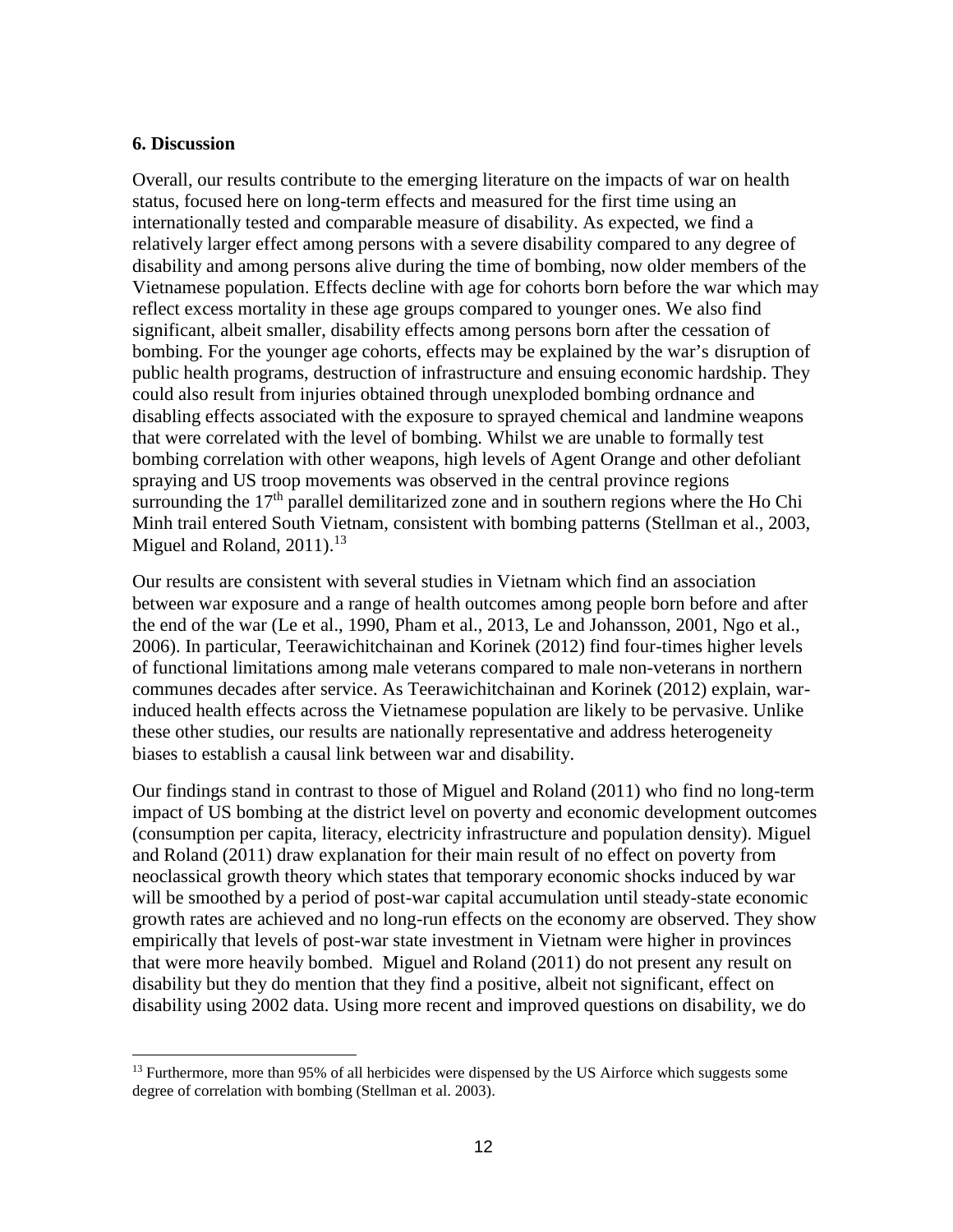find a significant positive effect of bombing on disability in 2009.

Whilst at the population level the economic impacts of war on poverty and development may have disappeared over time in Vietnam, our results suggest an indirect pathway to economic ramifications of warfare through disability. In Vietnam, and elsewhere, there exists a close relationship between disability and poverty (Mont and Nguyen, 2011, Palmer et al., 2015, World Health Organization and World Bank, 2011).<sup>14</sup> Our results suggest that postwar economic recovery patterns may be different from human capital patterns measured through disability prevalence, which is consistent with findings from post-war Germany (Akbulut-Yuksel, 2014). We offer several explanations from the literatures in Vietnam.

Prominent among these is that the public health care system in Vietnam deteriorated in the 1980's due to economic difficulties in the post-reunification period (Segall et al., 2002). Whilst the network of community health stations was extensive, resources were not made available in a timely fashion to meet health worker salaries and the provision of drugs (Ensor and San, 1996). The resulting impact on the quality of services led to a series of health care reforms as part of a wider economic reform package known as *Doi Moi* in the late 1980's*.* The introduction of user fees at public health facilities led to a decline in the use of formal health care and delays in treatment among the poor and rural population (Ensor and San, 1996). In this background, and mindful of the fact that the majority of bombing was in rural areas, health conditions acquired as a consequence of the war may have deteriorated into functional difficulties or their difficulties increased in degree. Disability specific health care services including rehabilitation and the supply of assistive devices were likely to have been in very minimal supply in the post-war period. Even in the present day in Vietnam, there exist large shortages in the supply of rehabilitation services and assistive devices which affect levels of functioning and recorded rates of disability in the country (Palmer et al., 2015).

Historically, Vietnam has offered benefits to veterans with disabilities and their families who contributed to the reunification efforts. While in recent times the country has made strides in the legal recognition and entitlements for all persons with disabilities (Palmer et al., 2015), there still remains significant attitudinal and environmental barriers which impede the equalisation of opportunities and accumulation of human capital among the Vietnamese disabled population (Palmer et al., 2015). Access to education, as an important input to the production of health, remains a difficulty for many persons with disabilities in

<sup>&</sup>lt;sup>14</sup> First, there are foregone earnings (Haveman and Wolfe, 2000). People with disabilities are less likely to be in the work force, and when working they often receive lower wages, in part because of the barriers they face in receiving an education (World Health Organization and World Bank, 2011). The gap between what they earn and what they would be expected to earn if they were not disabled, summed over all the people with disabilities, is a measure of the loss in GDP caused by disability. An ILO study in 2009 estimates this loss is between 1 and 7 percent of GDP (Buckup, 2009). Second, are the direct costs to families that can include disability specific items, such as assistive devices, but also regular items purchased in additional amounts because of a person's disability, such as medical services (Tibble, 2005). In Vietnam, these have been estimated to impose an additional cost of over 11% of income (Mont and Nguyen, 2011).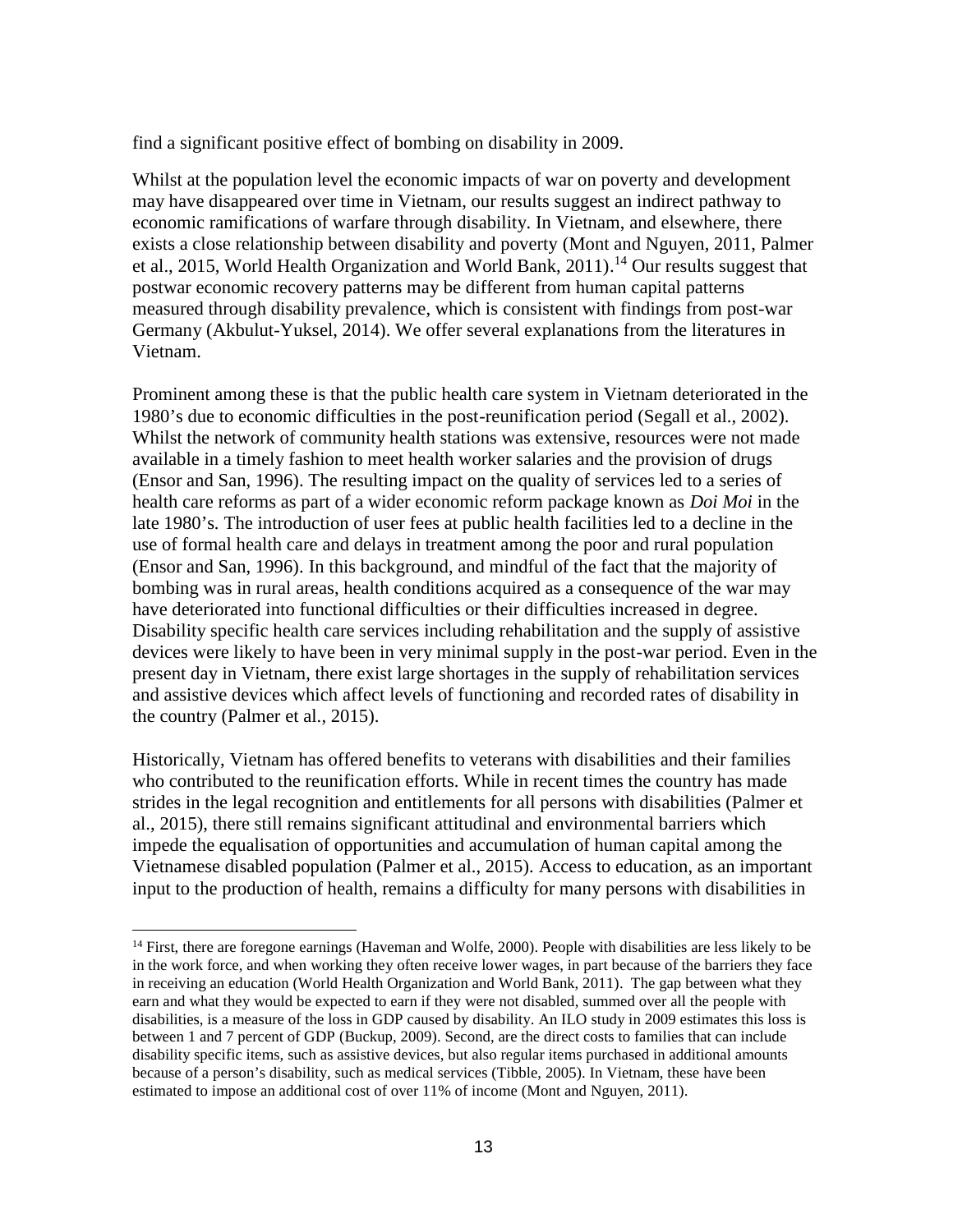modern day Vietnam. There exist multiple barriers to education that result in relatively low levels of education attainment among the disabled population in Vietnam (Ngo et al., 2013, Mont and Nguyen, 2011, Vu et al., 2014, Le and Johansson, 2001). In a study of children with fathers who served during the war in areas sprayed by Agent Orange, two-thirds of children with disabilities had not attended school (Le and Johansson, 2001). Furthermore, persons with disabilities in Vietnam, and elsewhere, require additional resources to achieve an equivalent standard of living as a person without disabilities due to the direct costs associated with disability which impacts upon their socio-economic status and, in turn, health production (Mont and Nguyen, 2011, Palmer et al., 2015).

Our results focus on survivors 40 years after the conflict and persons born after the conflict. We do not capture the total effect of the war on health in general, nor disability in particular. Millions of people have died during the war or after. Some may have died after living with a disability. We thus offer a partial and long term estimate of the effect of war on health for the entire population of Vietnam, which is new in the literature. Overall, the magnitude of the effects of the bombing on long term health of the Vietnamese population is small though statistically significant. The finding is surprising as the effect of the war on health four decades later might have been confounded by any number of factors relating to institutional, social and policy differences across regions as well as armed conflicts with Cambodian and Chinese forces after 1975.

Our findings are subject to several limitations. We note that the Washington Group Short- Set questionnaire adopted in this study is not suitable to capture the range of mental health conditions commonly associated with warfare exposure, such as depression, anxiety and post-traumatic stress disorder (Do and Iyer, 2012). Arguably, mental health conditions are an important aspect of health that may be affected by war in the long term and are nor measured in available census and survey data.

We employ an instrumental variable approach which address selection effects. The approach also corrects for measurement error associated with the bombing variable.<sup>15</sup> Our results, however, must be viewed with caution. While many authors before us have relied upon geographical factors as instruments, such instruments are criticized as not strictly exogenous in that they are derived external to a structural model (Deaton, 2009). An instrument that is not strictly exogenous will not yield consistent estimates. Our results remain subject to bias associated with unobserved factors that may be correlated with the instrument and the outcome variable. One possible concern, which we have noted, relates to correlation of the instrument with distance to major metropolitan hubs in Vietnam. To the extent that distance from major cities is correlated with poor economic and health status, there exists a negative correlation with our instrument and poverty and health status thus positively biasing our results. We control for distance to the three main economic centres in Vietnam to mitigate this potential bias and note further that no significant relationship between bombing and long-term poverty has been found using the same IV specification which suggests that that the potential bias associated with remoteness and low-income is

<sup>&</sup>lt;sup>15</sup> Up to several months of bombing data is missing and there exists potential errors in entry in mission logs by aircraft personnel (Miguel and Roland, 2011).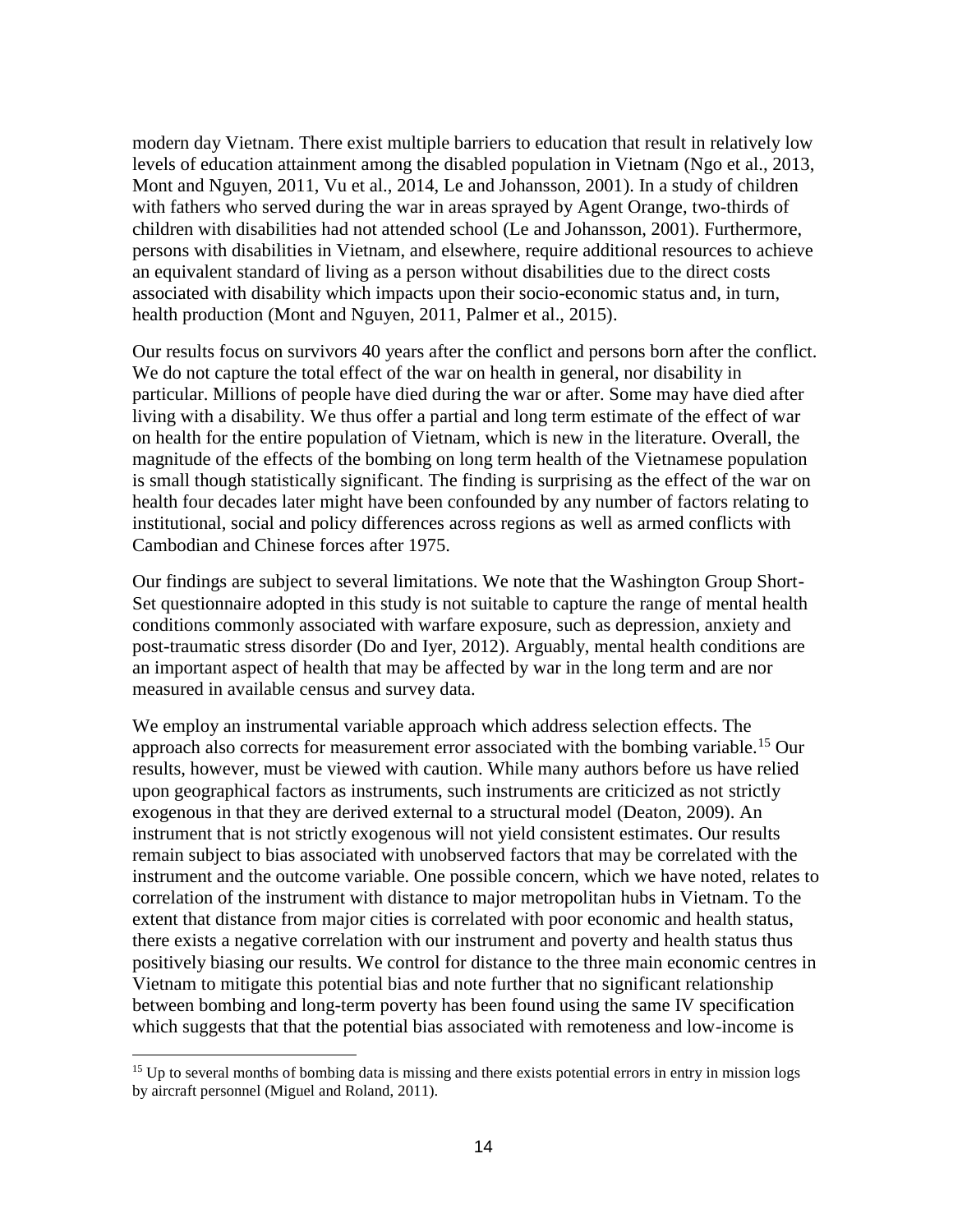non-founded (Miguel and Roland, 2011).

Another potential threat to the exclusion restriction relates to public investments during and after the war. Since the areas around the north-south border were subject to intense war activity it is reasonable to presume that state investments were relatively low. While we can not test this directly and assume that significant proportion of state funds went towards fuelling the war efforts, state funded school expansion and literacy campaigns are reported to have continued throughout the war years particularly in northern regions of the country (Ngo, 2006). In the post-war period, state investments which constituted the main form of investment due to global economic isolation were positively correlated with bombing intensity. Using provincial level data for years 1981-85, Miguel and Roland (2011) report that heavily bombed regions received 30% more state investment in per capita terms relative to other regions. They also find long-term increases in electricity infrastructure using the same IV specification which further supports the hypothesis of state rebuilding efforts in heavily bombed regions in the post war period.

The net effect of state investments in heavily bombed regions during and after the war years is surmised to have a downward or neutral bias on our estimates on war-induced disability. Indicators of district level infrastructure, such as quality roads and the number of doctors, are found to lessen the link between disability and poverty in Vietnam (Mont and Nguyen, 2013). Since poverty is an important determinant of health capital it is anticipated that state investment is negatively correlated with disability status (Grossman, 1972). This negative bias in the post war years is potentially offset by relatively low investments in education programs and the accumulation of human capital during the war years. Unfortunately, postwar investment data is not disaggregated so it is not possible to examine the relationship between postwar public health investment and bombing intensity. Whilst not a priority sector it seems reasonable that state level funding in the public health sector after the war mirrored that of overall state investment with relatively higher allocation in heavily bombed regions, biasing our results further downward.

A final and noteworthy threat to the robustness of our results relates to migration. Large numbers of the Vietnamese population were displaced during the war period and widespread migration occurred in the period following the war. Migration in the active or post conflict period can lead to systematic differences in the composition of survey samples. It is unclear how migration may be nonrandom across disability status. Intuitively, persons with physical or other disabilities may be less likely to migrate in the post-war period due to mobility difficulties and care-giving support needs. At the same time, persons with disabilities may migrate to seek better health care or to follow migrating caregivers. Unfortunately, there exists no reliable record of migration during or in the immediate post war period. However, using national living standards data in 1997-98, Miguel and Roland (2011) find that bombing does not have a consistent effect on the proportion of people not born in their current village of residence. The interpretation is that most households displaced by the war returned to their home areas shortly after the war. Whilst we cannot rule out selective migration on the basis of disability status in heavily bombed regions, these findings suggest that any potential bias is small.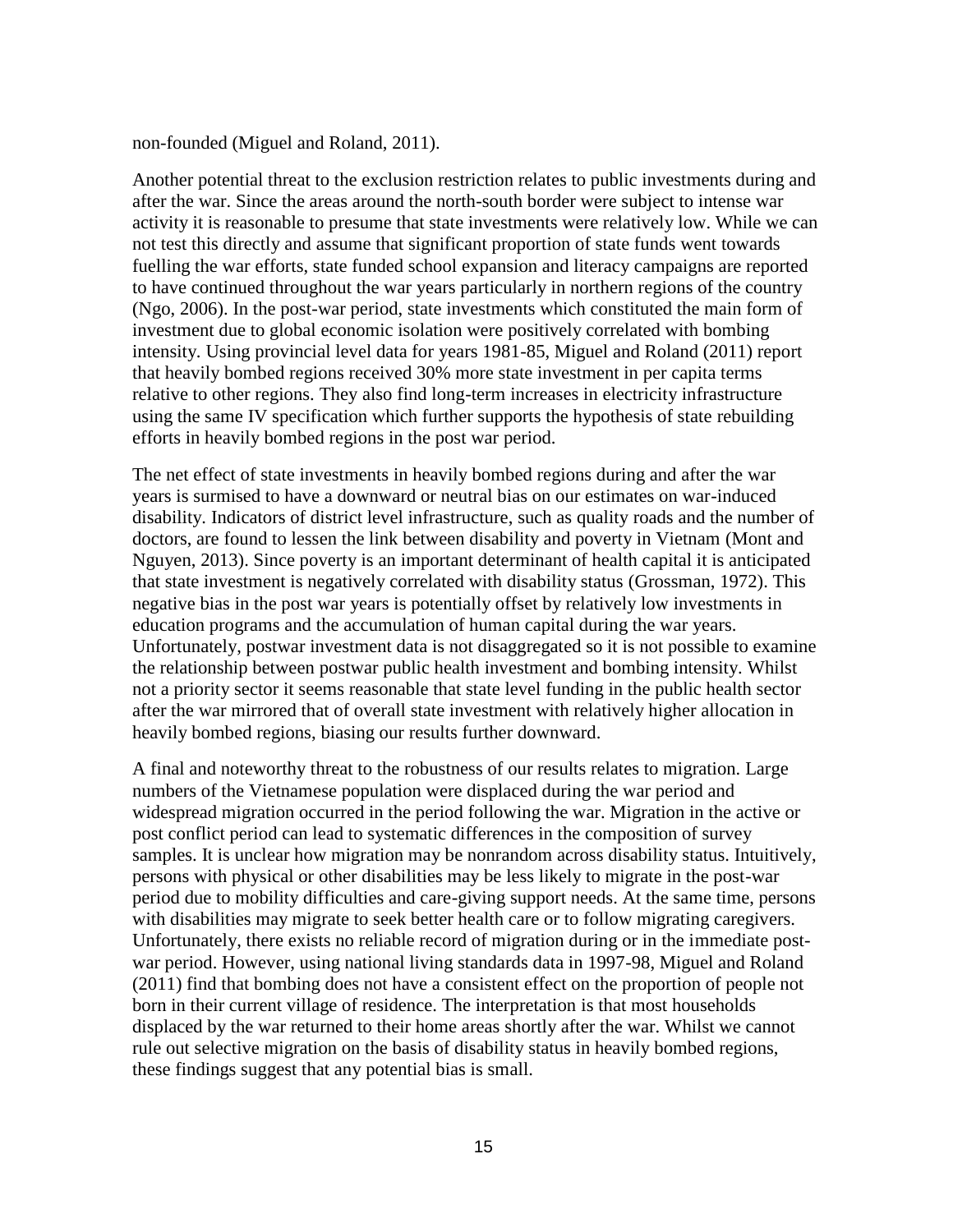### **7. Conclusions**

This is the first study to measure the long-run impacts of exposure to war on health at the population level using a contemporary internationally validated measure of disability. The findings from this study carry important implications for other war affected countries. The findings underpin the importance of efforts to promoting health equity in conflict-affected fragile states so as to ensure adequate service provisions and financial protections from the costs of care for vulnerable population groups (Ranson et al., 2007, Newbrander et al., 2011). Specifically, the findings support calls to develop disability services and increase capacity to address the health needs of people with disabilities in conflict-affected countries with respect to rehabilitation, assistive devices, and mental health services (Kett and Ommeren, 2009).

More broadly, improved opportunities for education and secure livelihoods will help to ensure the full and effective participation of persons with disabilities in society. In line with the international Convention on the Rights of Persons with Disabilities, there is scope for international cooperation to support national efforts to protect the rights of persons with disabilities as countries emerge out of violent conflict. Assistance for the health and social protections for persons with disabilities and other vulnerable population groups in conflict affected fragile states is recommended (Newbrander et al., 2011, Kett and Ommeren, 2009, Stewart and Fitzgerald, 2000).

The toll of warfare is often assessed only in terms of the number of people killed; however, the long-term consequences of warfare on disability is significant and, as this study suggests, deserves closer attention by researchers and policymakers alike.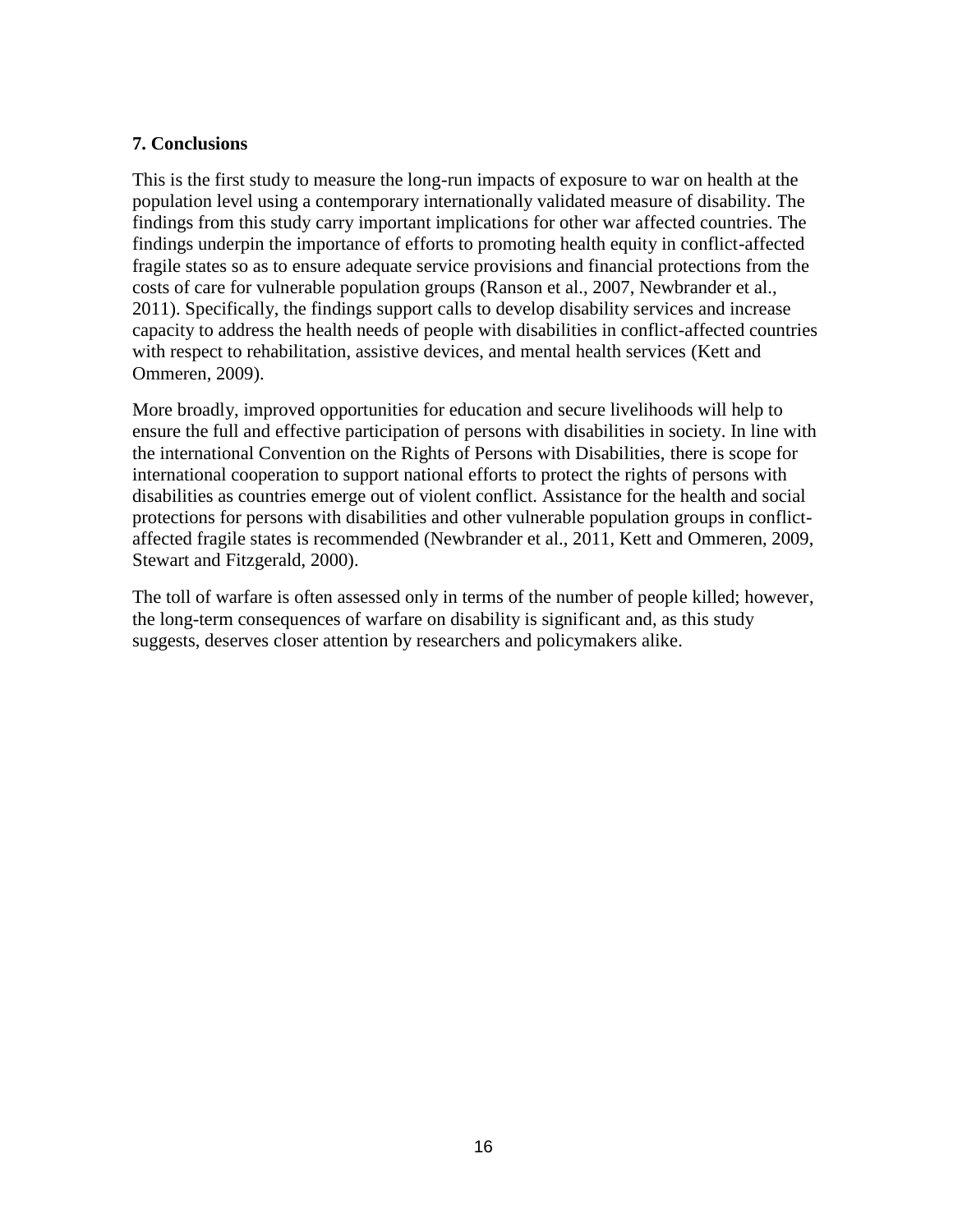## **Tables**

|                                                    | Districts by quintiles of the number of bombs,<br>missiles, and rockets |                            |                    |                             |                     |       |
|----------------------------------------------------|-------------------------------------------------------------------------|----------------------------|--------------------|-----------------------------|---------------------|-------|
|                                                    | Lowest<br>quintile                                                      | Near<br>lowest<br>quintile | Middle<br>quintile | Near<br>highest<br>quintile | Highest<br>quintile | Total |
| Disability prevalence by functioning domain        |                                                                         |                            |                    |                             |                     |       |
| Seeing                                             | 5.27                                                                    | 5.00                       | 4.83               | 4.96                        | 5.61                | 5.13  |
| Hearing                                            | 3.50                                                                    | 3.09                       | 3.09               | 3.04                        | 3.47                | 3.24  |
| Walking                                            | 3.94                                                                    | 3.60                       | 3.63               | 3.55                        | 4.09                | 3.76  |
| Remembering                                        | 3.70                                                                    | 3.47                       | 3.53               | 3.50                        | 3.95                | 3.63  |
| Any domain                                         | 6.31                                                                    | 5.76                       | 5.85               | 5.72                        | 6.53                | 6.03  |
| Severe disability prevalence by functioning domain |                                                                         |                            |                    |                             |                     |       |
| Seeing                                             | 0.65                                                                    | 0.59                       | 0.61               | 0.63                        | 0.72                | 0.64  |
| Hearing                                            | 0.66                                                                    | 0.60                       | 0.62               | 0.61                        | 0.70                | 0.64  |
| Walking                                            | 0.90                                                                    | 0.85                       | 0.88               | 0.89                        | 1.03                | 0.91  |
| Remembering                                        | 0.79                                                                    | 0.78                       | 0.81               | 0.81                        | 0.94                | 0.83  |
| Any domain                                         | 1.47                                                                    | 1.40                       | 1.45               | 1.45                        | 1.67                | 1.49  |

## Table 1: District-level disability prevalence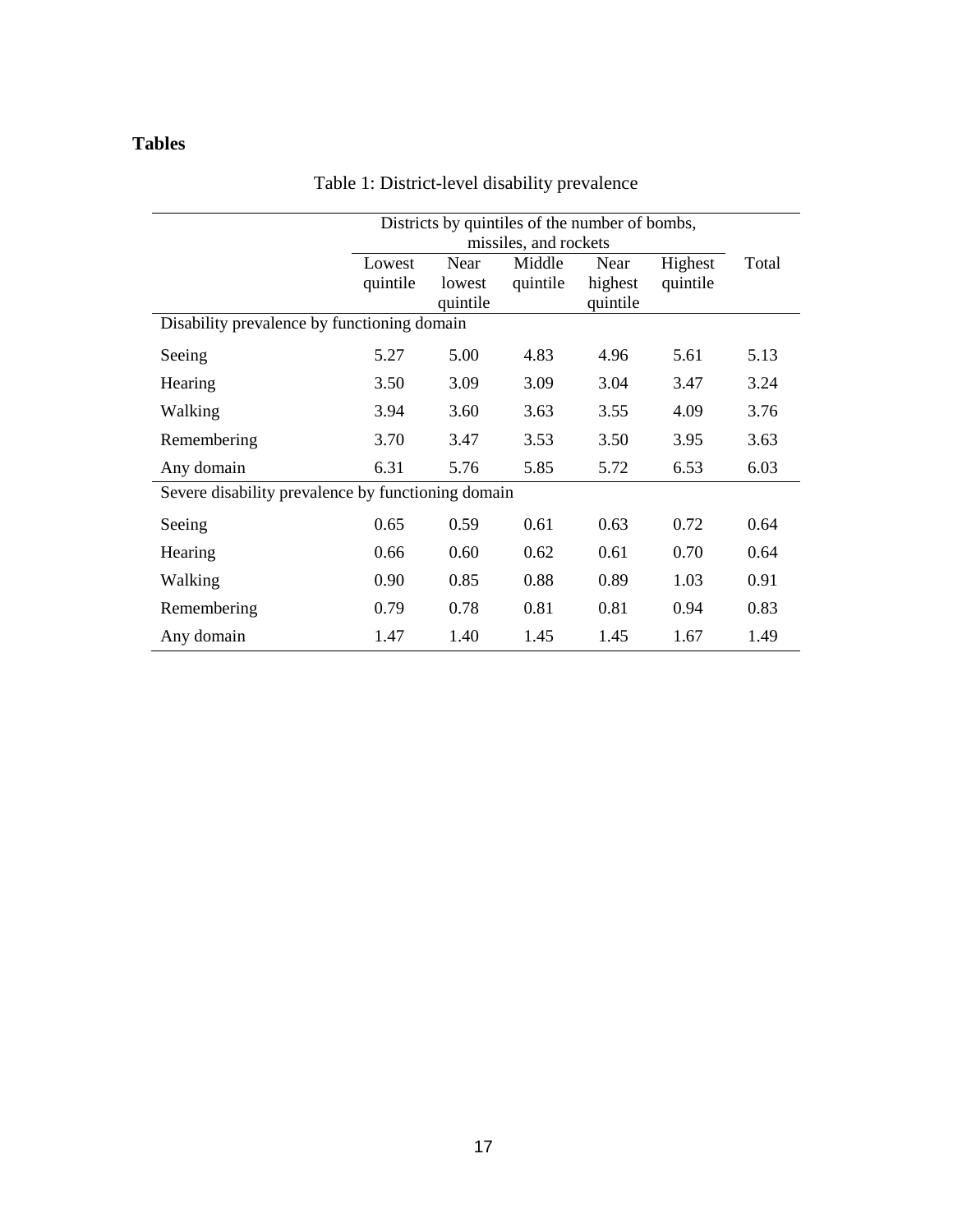|                                    | Districts by quintiles of the number of bombs, |                            |                       |                             |                     |       |
|------------------------------------|------------------------------------------------|----------------------------|-----------------------|-----------------------------|---------------------|-------|
|                                    |                                                |                            | missiles, and rockets |                             |                     |       |
|                                    | Lowest<br>quintile                             | Near<br>lowest<br>quintile | Middle<br>quintile    | Near<br>highest<br>quintile | Highest<br>quintile | Total |
| People born before 1976            |                                                |                            |                       |                             |                     |       |
| Disability in any domain           | 12.59                                          | 11.11                      | 11.53                 | 11.36                       | 12.47               | 11.81 |
| Severe disability in any<br>domain | 2.71                                           | 2.44                       | 2.57                  | 2.58                        | 2.88                | 2.63  |
| People born since 1976             |                                                |                            |                       |                             |                     |       |
| Disability in any domain           | 1.55                                           | 1.33                       | 1.45                  | 1.39                        | 1.51                | 1.44  |
| Severe disability in any<br>domain | 0.53                                           | 0.53                       | 0.57                  | 0.56                        | 0.64                | 0.57  |

Table 2: The district-level prevalence rate of disability for people born before and since 1976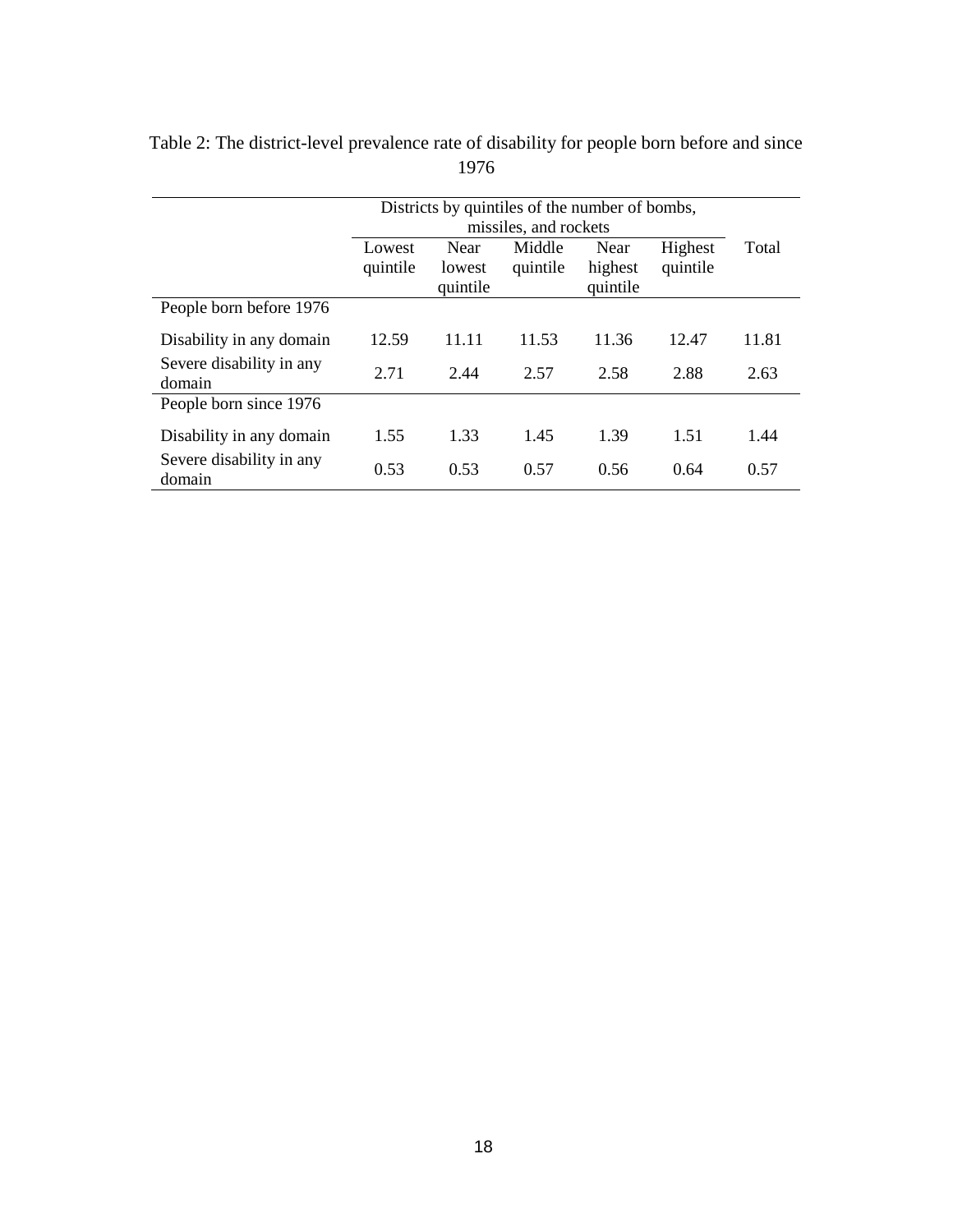| Explanatory variables                        | Seeing       | Hearing      | Walking      | Remembering  | Any<br>domain |
|----------------------------------------------|--------------|--------------|--------------|--------------|---------------|
| Log of bombs, missiles, rockets per km2      | $0.0158*$    | $0.0115*$    | $0.0125*$    | $0.0219***$  | $0.0146**$    |
|                                              | (0.0086)     | (0.0063)     | (0.0066)     | (0.0070)     | (0.0058)      |
| Log of area of district                      | $-0.0282$    | $-0.0671***$ | $-0.0364$    | $-0.0446*$   | $-0.0336$     |
|                                              | (0.0311)     | (0.0248)     | (0.0262)     | (0.0261)     | (0.0226)      |
| Log of mean elevation                        | $-0.0177$    | 0.0036       | $-0.0261***$ | $-0.0105$    | $-0.0080$     |
|                                              | (0.0114)     | (0.0097)     | (0.0094)     | (0.0101)     | (0.0086)      |
| Northern $(yes=1, no=0)$                     | $0.2132***$  | 0.3906***    | 0.3397***    | 0.3375***    | $0.3120***$   |
|                                              | (0.0385)     | (0.0331)     | (0.0317)     | (0.0349)     | (0.0292)      |
| Capital district of province (yes=1, no=0)   | $-0.0537$    | 0.0140       | 0.0251       | 0.0490       | 0.0377        |
|                                              | (0.0763)     | (0.0515)     | (0.0525)     | (0.0541)     | (0.0466)      |
| Log of distance to closest cities: Hanoi, Da | $0.0574**$   | $0.0633***$  | $0.0619***$  | $0.0487**$   | $0.0486***$   |
| Nang, or HCMC                                | (0.0250)     | (0.0190)     | (0.0206)     | (0.0195)     | (0.0172)      |
| Share of urban population                    | $-0.3116***$ | $-0.5928***$ | $-0.4464***$ | $-0.5437***$ | $-0.4694***$  |
|                                              | (0.1178)     | (0.0866)     | (0.0797)     | (0.0855)     | (0.0748)      |
| Constant                                     | 1.4334***    | $1.0651***$  | 1.1531***    | $1.1672***$  | $1.6342***$   |
|                                              | (0.1595)     | (0.1413)     | (0.1390)     | (0.1400)     | (0.1233)      |
| Observations                                 | 612          | 612          | 612          | 612          | 612           |
| R-squared                                    | 0.118        | 0.401        | 0.300        | 0.304        | 0.337         |

## Table 3: OLS regression of disability prevalence rates

Robust standard errors in parentheses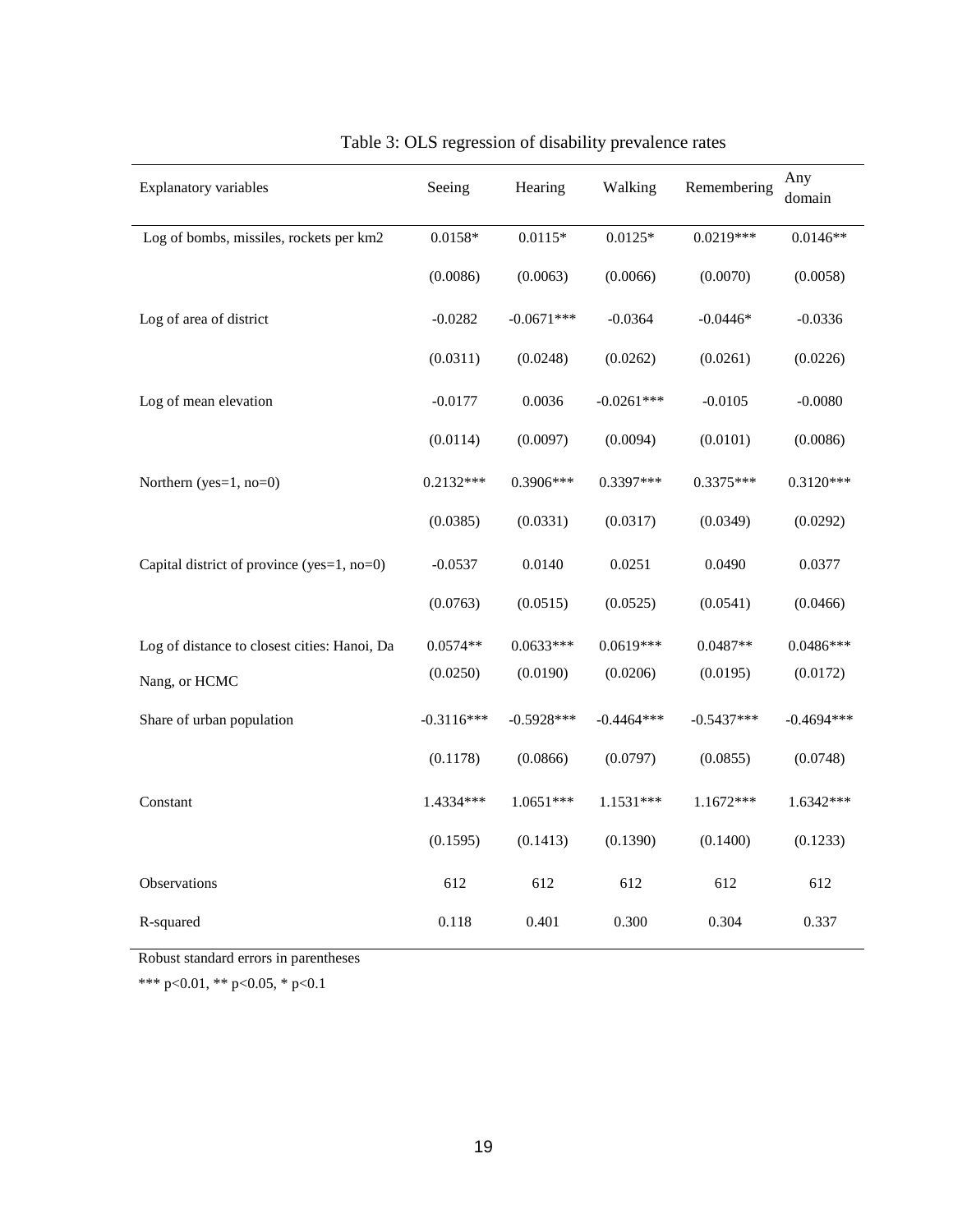| <b>Explanatory variables</b>       | Seeing       | Hearing      | Walking      | Remembering Any domain |              | Mean score   |
|------------------------------------|--------------|--------------|--------------|------------------------|--------------|--------------|
| Log of bombs, missiles, rockets    | $0.0304***$  | $0.0255***$  | $0.0286***$  | $0.0391***$            | $0.0297***$  | $0.0185***$  |
| per km2                            | (0.0089)     | (0.0074)     | (0.0075)     | (0.0073)               | (0.0065)     | (0.0069)     |
| Log of area of district            | $-0.0343$    | $-0.0532*$   | $-0.0402$    | $-0.0585**$            | $-0.0444*$   | $-0.0424$    |
|                                    | (0.0345)     | (0.0291)     | (0.0295)     | (0.0291)               | (0.0263)     | (0.0259)     |
| Log of mean elevation              | $-0.0131$    | 0.0029       | $-0.0278***$ | $-0.0110$              | $-0.0101$    | $-0.0141$    |
|                                    | (0.0126)     | (0.0112)     | (0.0107)     | (0.0111)               | (0.0099)     | (0.0096)     |
| Northern ( $yes=1$ , $no=0$ )      | 0.3609***    | $0.4376***$  | $0.3625***$  | $0.4085***$            | 0.3609***    | $0.3174***$  |
|                                    | (0.0419)     | (0.0378)     | (0.0353)     | (0.0365)               | (0.0332)     | (0.0326)     |
| Capital district of province       | $-0.0904$    | $-0.0210$    | 0.0141       | 0.0227                 | 0.0335       | $-0.0016$    |
| $(yes=1, no=0)$                    | (0.0781)     | (0.0622)     | (0.0594)     | (0.0593)               | (0.0544)     | (0.0559)     |
| Log of distance to closest cities: | $0.0572**$   | $0.0495**$   | $0.0477**$   | 0.0308                 | 0.0389*      | $0.0551***$  |
| Hanoi, Da Nang, HCMC               | (0.0268)     | (0.0232)     | (0.0231)     | (0.0211)               | (0.0199)     | (0.0201)     |
| Share of urban population          | $-0.4370***$ | $-0.5549***$ | $-0.3896***$ | $-0.4950***$           | $-0.4513***$ | $-0.4406***$ |
|                                    | (0.1199)     | (0.0971)     | (0.0887)     | (0.0887)               | (0.0807)     | (0.0888)     |
| Constant                           | $-0.7340***$ | $-0.6565***$ | $-0.2448$    | $-0.2485$              | $0.2733*$    | 0.3395**     |
|                                    | (0.1836)     | (0.1588)     | (0.1541)     | (0.1531)               | (0.1418)     | (0.1386)     |
| Observations                       | 612          | 612          | 612          | 612                    | 612          | 612          |
| R-squared                          | 0.218        | 0.347        | 0.249        | 0.316                  | 0.312        | 0.273        |

## Table 4: OLS regression of severe disability prevalence rates

Robust standard errors in parentheses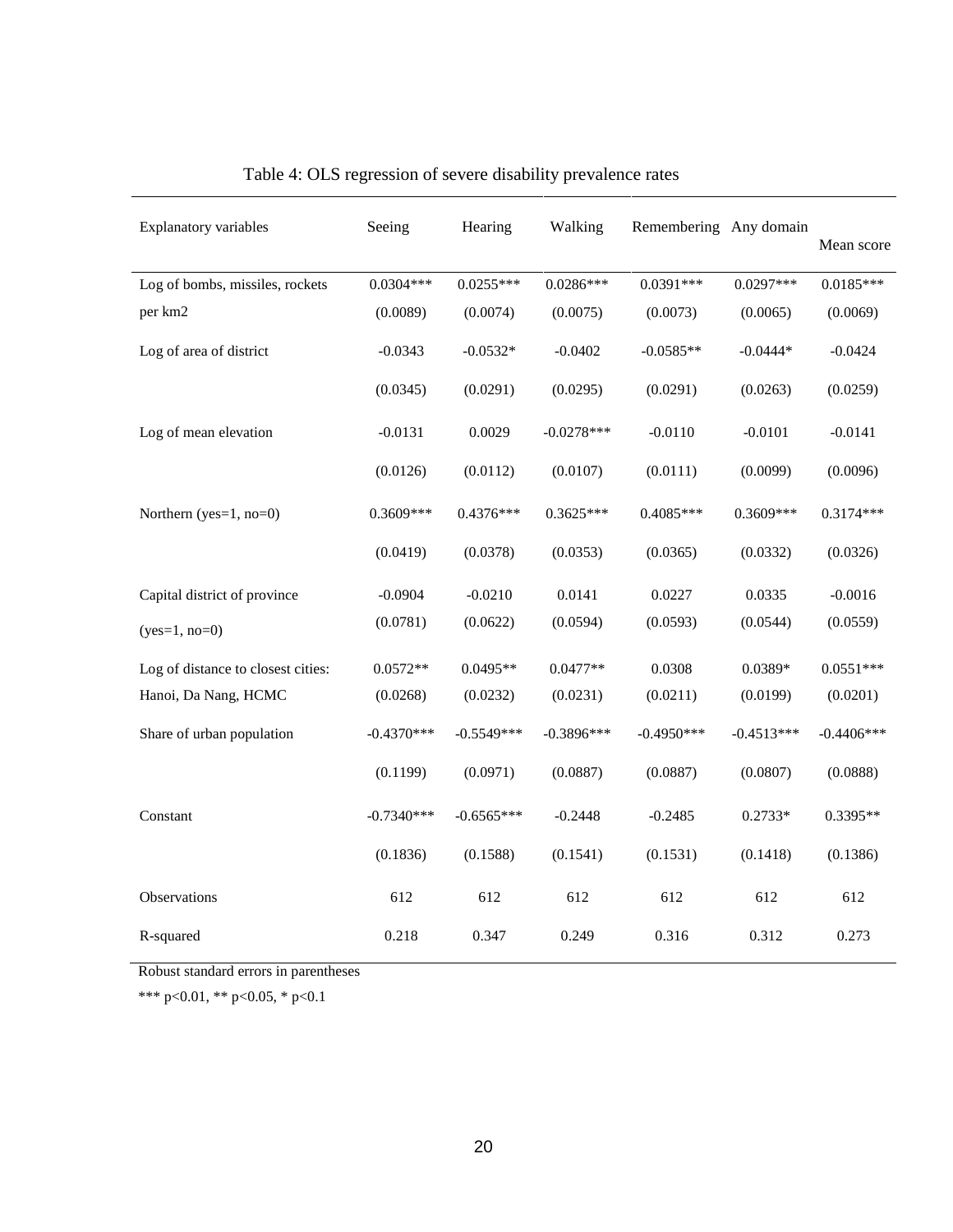| <b>Explanatory variables</b>              | Seeing       | Hearing      | Walking      | Remembering  | Any domain   |
|-------------------------------------------|--------------|--------------|--------------|--------------|--------------|
| Log of bombs, missiles,                   | $0.0438***$  | $0.0470***$  | $0.0481***$  | $0.0756***$  | $0.0567***$  |
| rockets per $km^2$                        |              |              |              |              |              |
|                                           | (0.0131)     | (0.0102)     | (0.0103)     | (0.0119)     | (0.0094)     |
| Log of area of district                   | $-0.0281$    | $-0.0670***$ | $-0.0362$    | $-0.0443$    | $-0.0334$    |
|                                           | (0.0309)     | (0.0252)     | (0.0267)     | (0.0274)     | (0.0235)     |
| Log of mean elevation                     | $-0.0114$    | 0.0116       | $-0.0181*$   | 0.0014       | 0.0014       |
|                                           | (0.0116)     | (0.0099)     | (0.0095)     | (0.0106)     | (0.0089)     |
| Northern ( $yes=1$ , $no=0$ )             | $0.2281***$  | $0.4095***$  | 0.3586***    | $0.3660***$  | $0.3343***$  |
|                                           | (0.0385)     | (0.0334)     | (0.0325)     | (0.0360)     | (0.0300)     |
| Capital district of province              | $-0.0597$    | 0.0065       | 0.0176       | 0.0376       | 0.0288       |
| $(yes=1, no=0)$                           | (0.0774)     | (0.0546)     | (0.0560)     | (0.0600)     | (0.0514)     |
| Log of distance to closet                 | $0.0538**$   | $0.0587***$  | $0.0573***$  | $0.0417**$   | $0.0432**$   |
| cities: Hanoi, Da Nang, or<br><b>HCMC</b> | (0.0245)     | (0.0192)     | (0.0208)     | (0.0205)     | (0.0178)     |
| Share of urban population                 | $-0.3241***$ | $-0.6087***$ | $-0.4623***$ | $-0.5677***$ | $-0.4883***$ |
|                                           | (0.1166)     | (0.0873)     | (0.0808)     | (0.0886)     | (0.0771)     |
| Constant                                  | 1.3684***    | $0.9827***$  | 1.0706***    | 1.0427***    | 1.5365***    |
|                                           | (0.1625)     | (0.1479)     | (0.1459)     | (0.1507)     | (0.1318)     |
| Observations                              | 612          | 612          | 612          | 612          | 612          |
| R-squared                                 | 0.099        | 0.367        | 0.261        | 0.224        | 0.272        |

Table 5: IV regression of disability prevalence rates

Robust standard errors in parentheses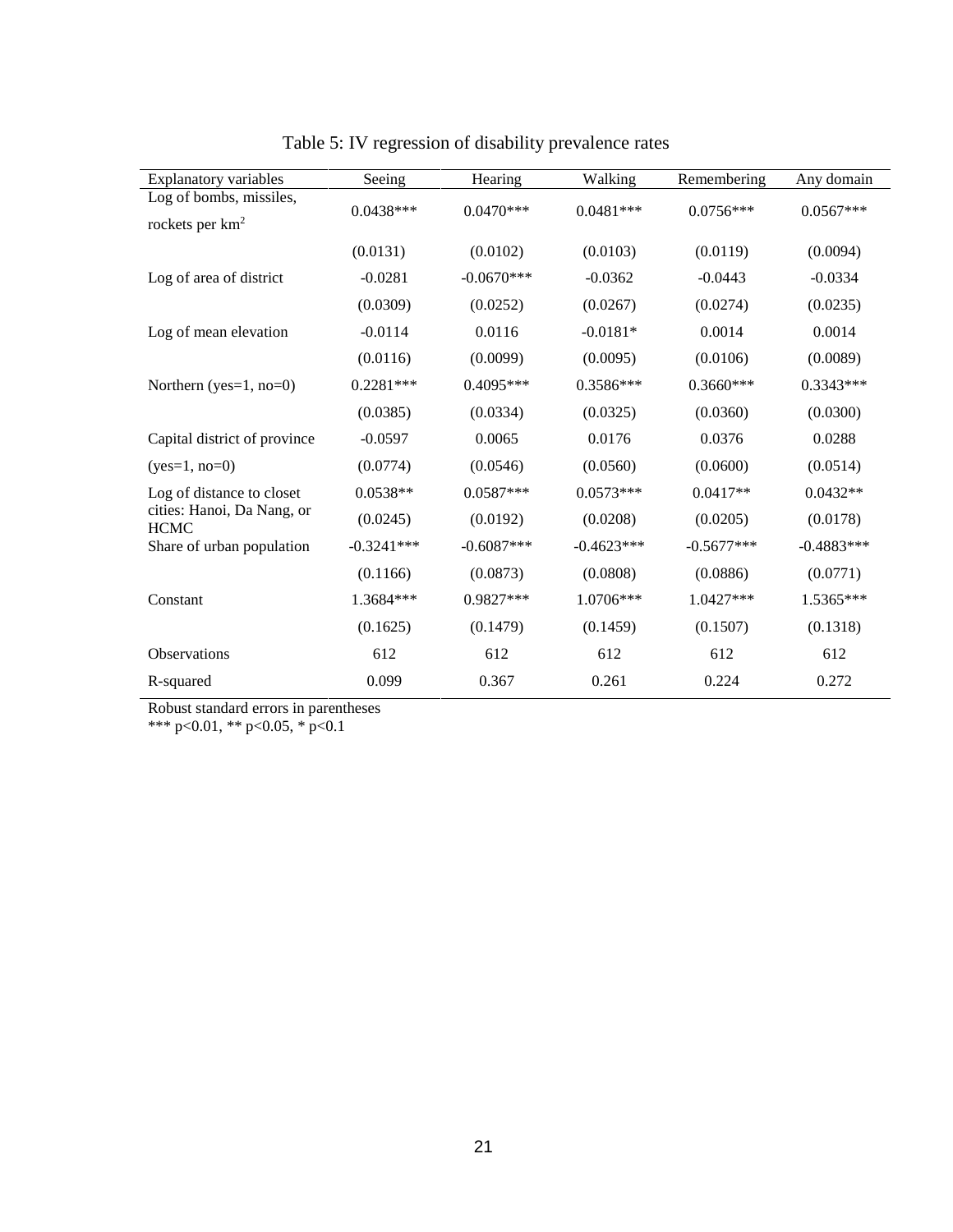| <b>Explanatory variables</b>           | Seeing       | Hearing      | Walking      | Remember-<br>ing | Any<br>domain | Mean score   |
|----------------------------------------|--------------|--------------|--------------|------------------|---------------|--------------|
| Log of bombs, missiles,                | $0.0858***$  | $0.0782***$  | $0.0777***$  | $0.1008***$      | $0.0870***$   | $0.0606***$  |
| rockets per km2                        | (0.0141)     | (0.0120)     | (0.0128)     | (0.0118)         | (0.0108)      | (0.0104)     |
| Log of area of district                | $-0.0340$    | $-0.0529*$   | $-0.0400$    | $-0.0581*$       | $-0.0442$     | $-0.0422$    |
|                                        | (0.0348)     | (0.0300)     | (0.0304)     | (0.0306)         | (0.0278)      | (0.0265)     |
| Log of mean elevation                  | $-0.0008$    | 0.0146       | $-0.0169$    | 0.0028           | 0.0027        | $-0.0047$    |
|                                        | (0.0129)     | (0.0115)     | (0.0112)     | (0.0114)         | (0.0103)      | (0.0098)     |
| Northern (yes= $1$ , no= $0$ )         | $0.3902***$  | $0.4655***$  | $0.3885***$  | $0.4412***$      | $0.3913***$   | 0.3397***    |
|                                        | (0.0429)     | (0.0392)     | (0.0367)     | (0.0385)         | (0.0352)      | (0.0333)     |
| Capital district of province           | $-0.1021$    | $-0.0321$    | 0.0037       | 0.0097           | 0.0214        | $-0.0105$    |
| $(yes=1, no=0)$                        | (0.0835)     | (0.0677)     | (0.0654)     | (0.0673)         | (0.0624)      | (0.0599)     |
| Log of distance to closest             | $0.0500*$    | $0.0427*$    | $0.0414*$    | 0.0228           | 0.0315        | $0.0496**$   |
| cities: Hanoi, Da Nang,<br><b>HCMC</b> | (0.0270)     | (0.0236)     | (0.0235)     | (0.0221)         | (0.0208)      | (0.0202)     |
| Share of urban population              | $-0.4618***$ | $-0.5784***$ | $-0.4115***$ | $-0.5226***$     | $-0.4769***$  | $-0.4595***$ |
|                                        | (0.1217)     | (0.1002)     | (0.0922)     | (0.0936)         | (0.0855)      | (0.0898)     |
| Constant                               | $-0.8623***$ | $-0.7785***$ | $-0.3586**$  | $-0.3915**$      | 0.1405        | $0.2419*$    |
|                                        | (0.1902)     | (0.1695)     | (0.1630)     | (0.1662)         | (0.1545)      | (0.1462)     |
| Observations                           | 612          | 612          | 612          | 612              | 612           | 612          |
| R-squared                              | 0.161        | 0.288        | 0.187        | 0.223            | 0.212         | 0.218        |
|                                        |              |              |              |                  |               |              |

Table 6: IV regression of severe disability prevalence rates

Robust standard errors in parentheses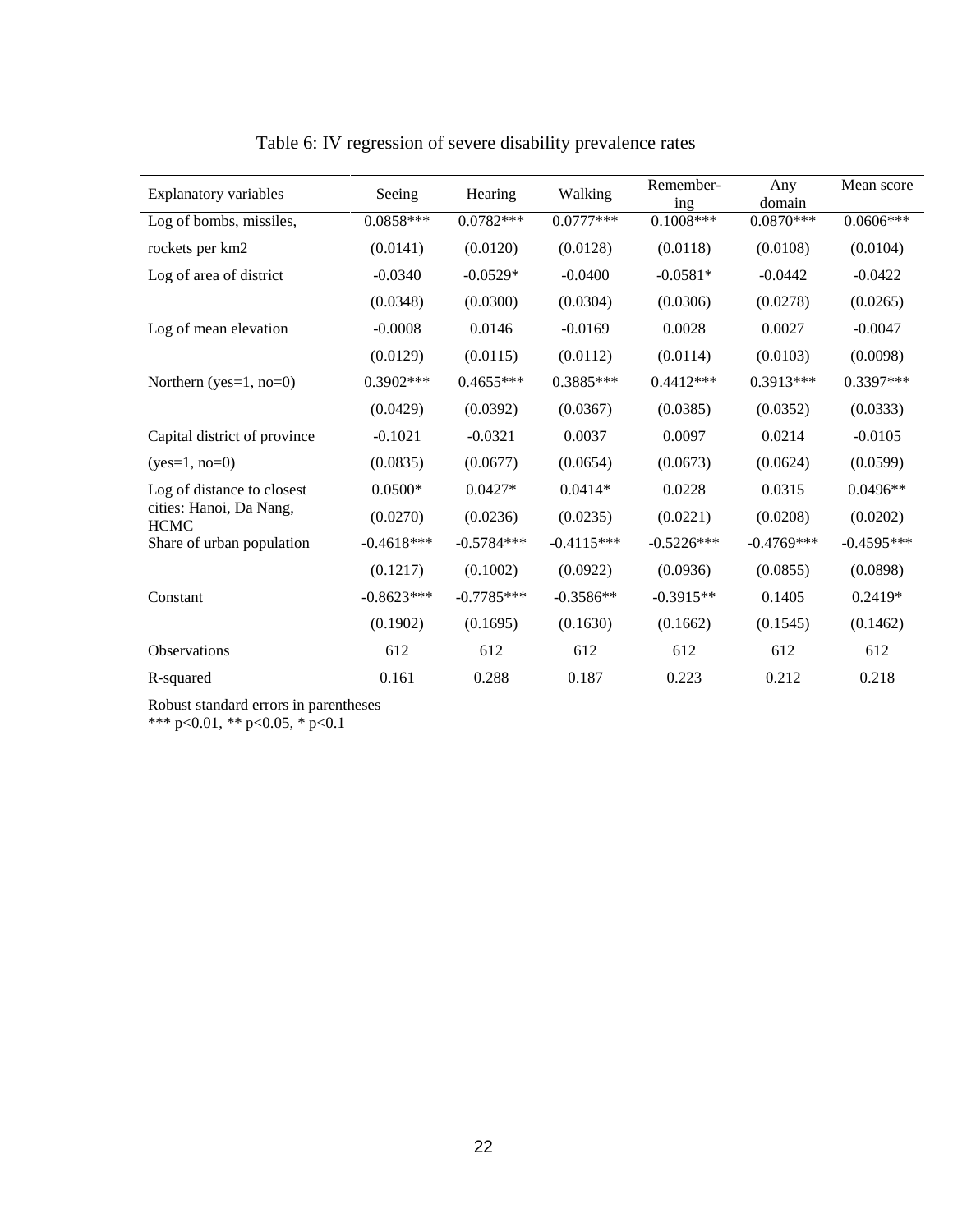## **Figures**

Correlation between bomb density and disability



Figure 1: log of the bomb density and log of the percentage of disability

Correlation between bomb density and severe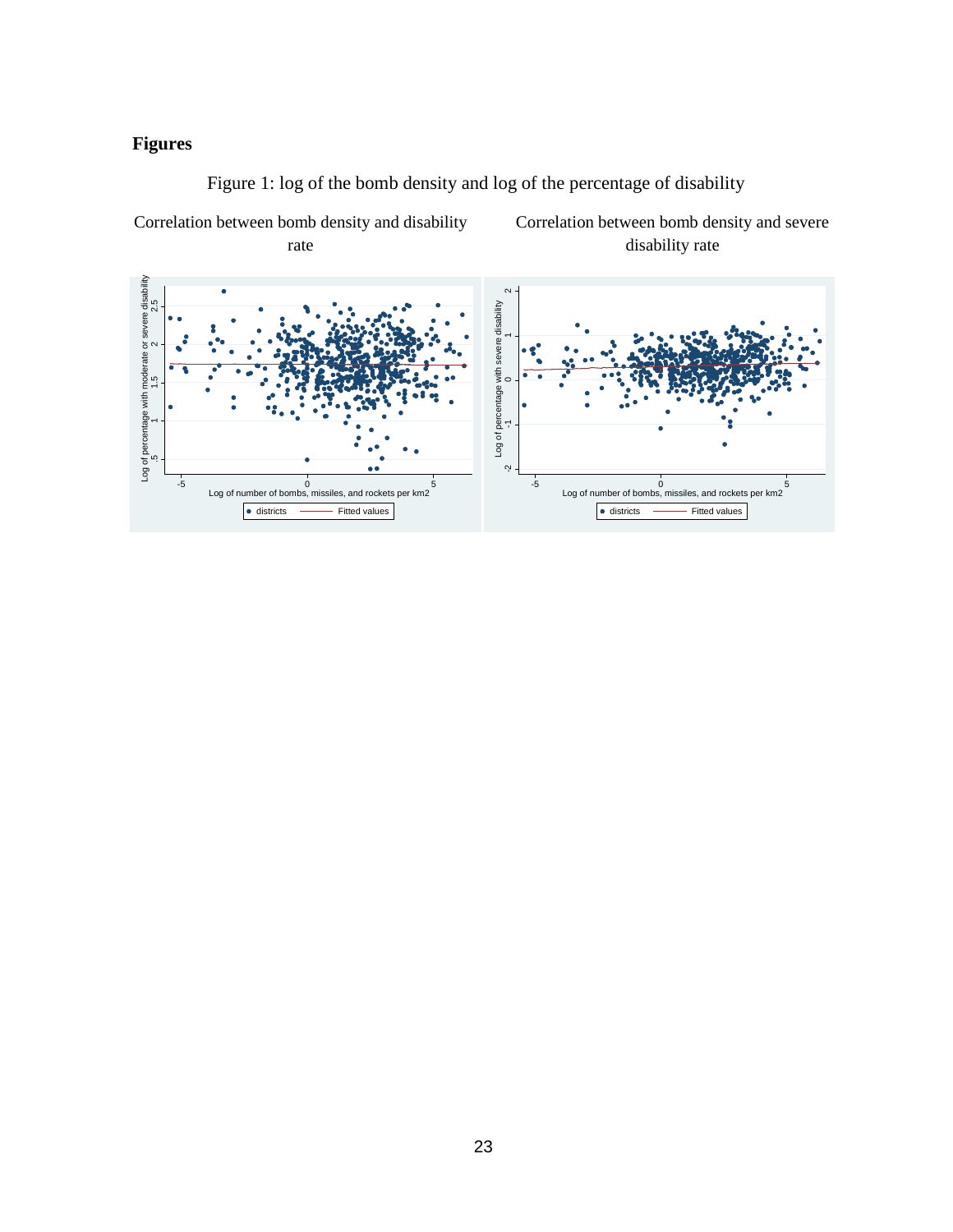

### Figure 2: Bomb density and disability rate at the district level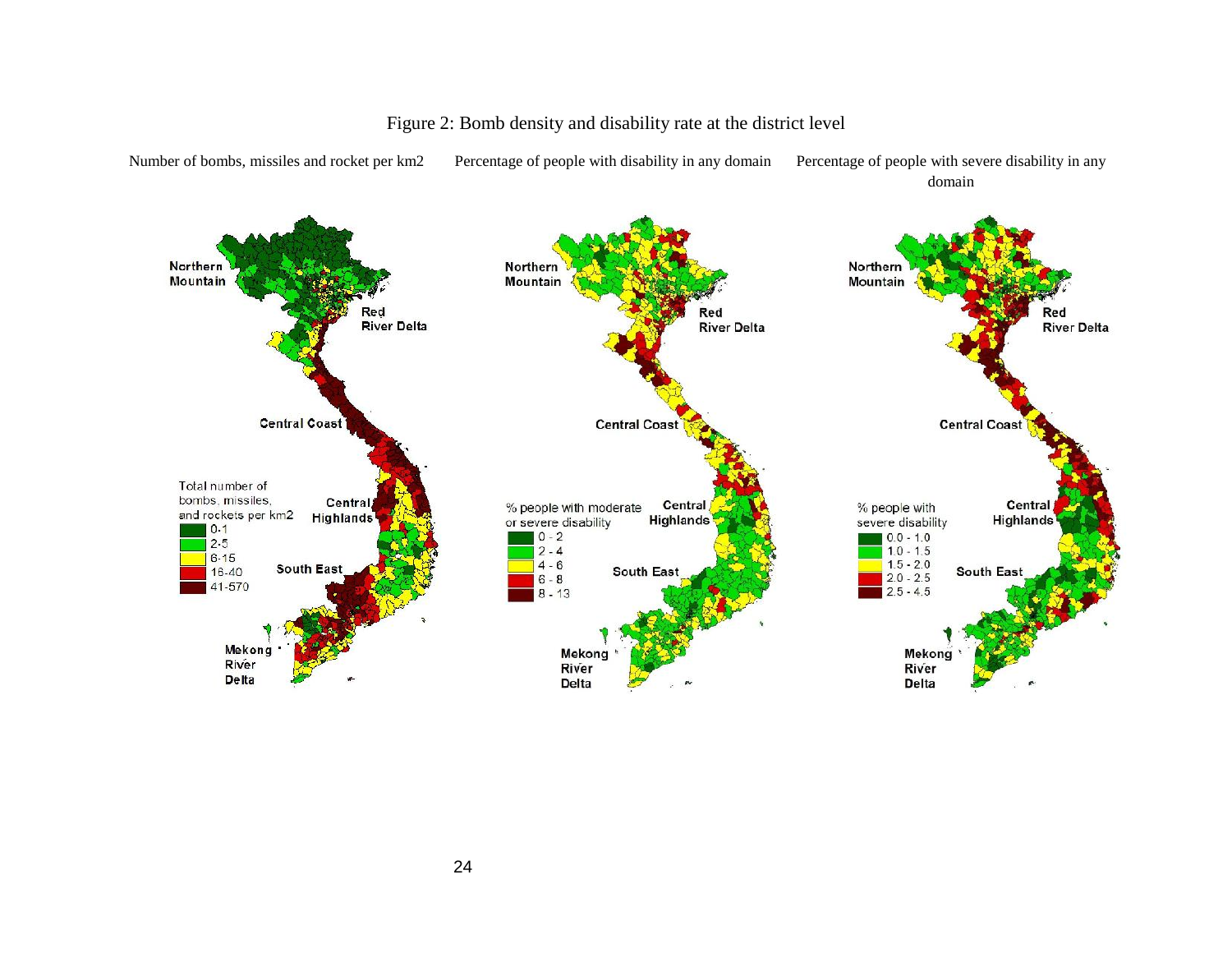



## with disability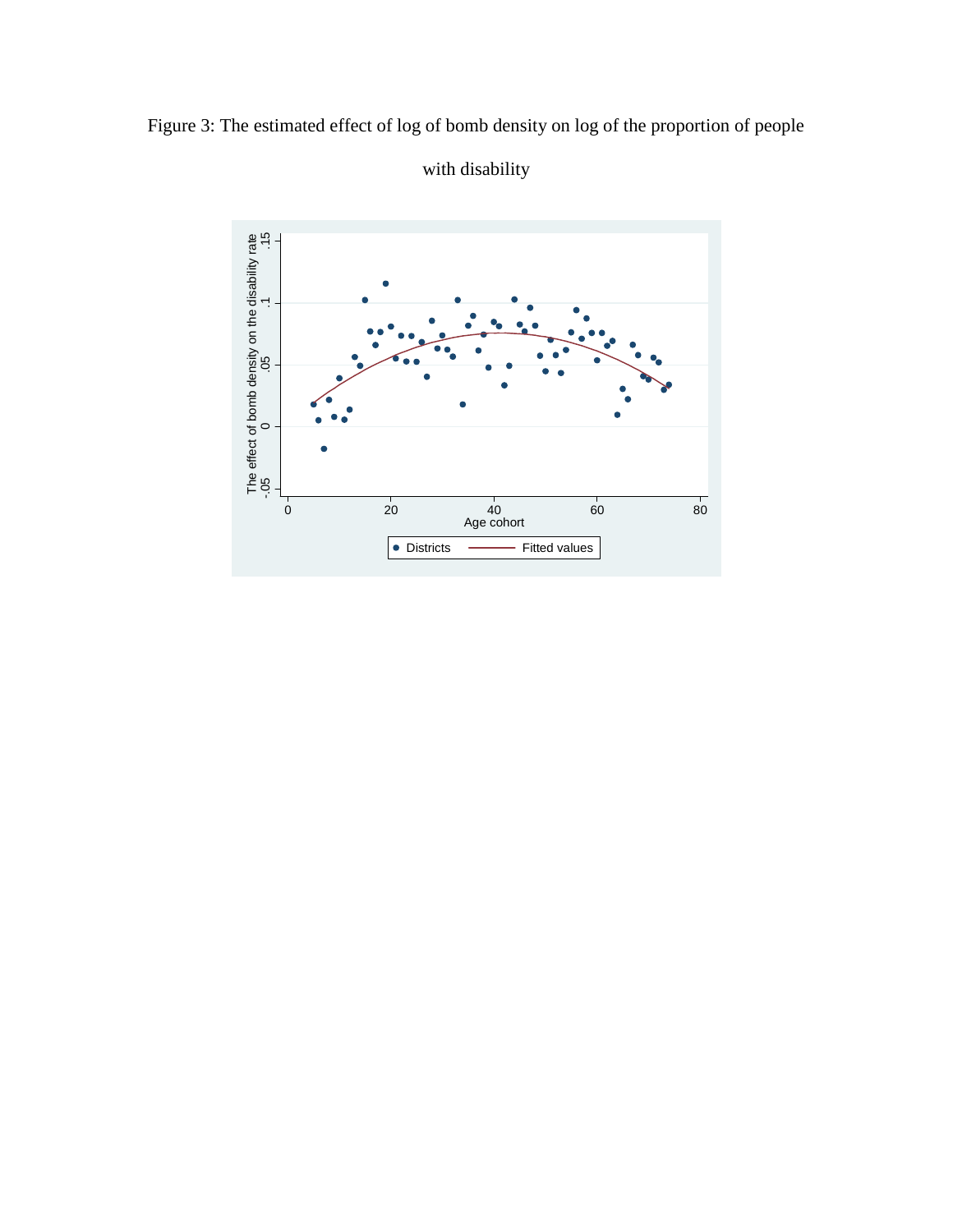|                                              | People born before 1976 |                         | People born since 1976 |                         |  |
|----------------------------------------------|-------------------------|-------------------------|------------------------|-------------------------|--|
| <b>Explanatory variables</b>                 | Disability              | Severe<br>disability in | Disability             | Severe<br>disability in |  |
|                                              | in any domain           | any domain              | in any domain          | any domain              |  |
| Log of bombs, missiles, rockets per $km2$    | $0.0102*$               | $0.0232***$             | $0.0198***$            | $0.0425***$             |  |
|                                              | (0.0054)                | (0.0066)                | (0.0056)               | (0.0056)                |  |
| Log of area of district                      | $-0.0007$               | $-0.0114$               | 0.0268                 | $-0.0236$               |  |
|                                              | (0.0208)                | (0.0266)                | (0.0252)               | (0.0222)                |  |
| Log of mean elevation                        | 0.0082                  | 0.0036                  | $0.0387***$            | 0.0121                  |  |
|                                              | (0.0081)                | (0.0100)                | (0.0090)               | (0.0089)                |  |
| Northern (yes=1, no=0)                       | $0.2411***$             | $0.3224***$             | $0.2863***$            | $0.2786***$             |  |
|                                              | (0.0274)                | (0.0331)                | (0.0304)               | (0.0311)                |  |
| Capital district of province (yes=1, no=0)   | 0.0039                  | 0.0051                  | 0.0039                 | 0.0171                  |  |
|                                              | (0.0465)                | (0.0577)                | (0.0497)               | (0.0517)                |  |
| Log of distance to closest cities: Hanoi, Da | $0.0452***$             | 0.0292                  | $0.0484**$             | $0.0616***$             |  |
| Nang, HCMC                                   | (0.0164)                | (0.0203)                | (0.0192)               | (0.0170)                |  |
| Share of urban population                    | $-0.3928***$            | $-0.3811***$            | $-0.4395***$           | $-0.4396***$            |  |
|                                              | (0.0696)                | (0.0810)                | (0.0743)               | (0.0751)                |  |
| Constant                                     | 2.1174***               | $0.6716***$             | $-0.3251***$           | $-0.9555***$            |  |
|                                              | (0.1059)                | (0.1355)                | (0.1223)               | (0.1236)                |  |
| Observations                                 | 612                     | 612                     | 612                    | 612                     |  |
| R-squared                                    | 0.336                   | 0.278                   | 0.459                  | 0.361                   |  |

**Appendix** Table A.1: OLS regression of disability rates for people born before and since 1976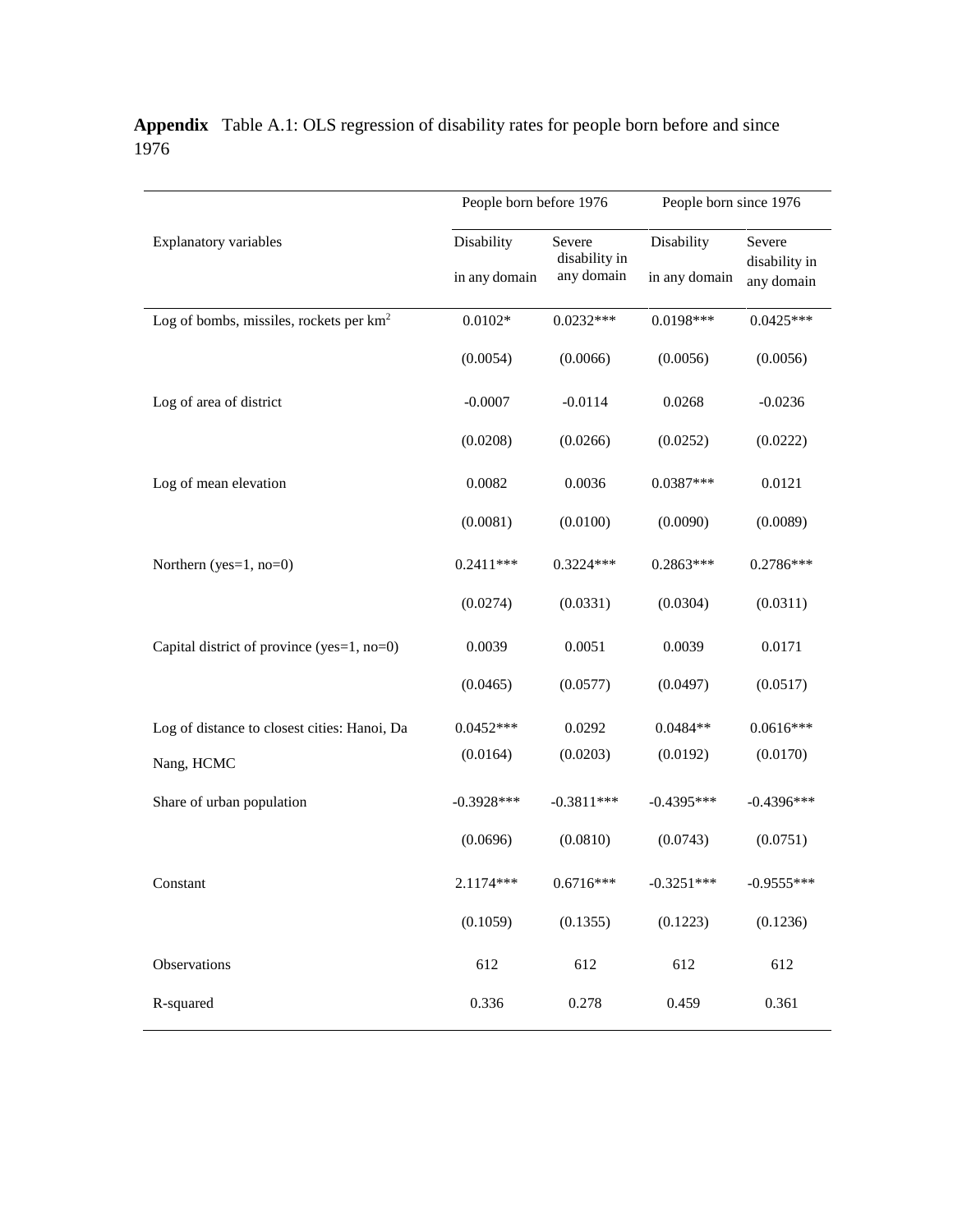Robust standard errors in parentheses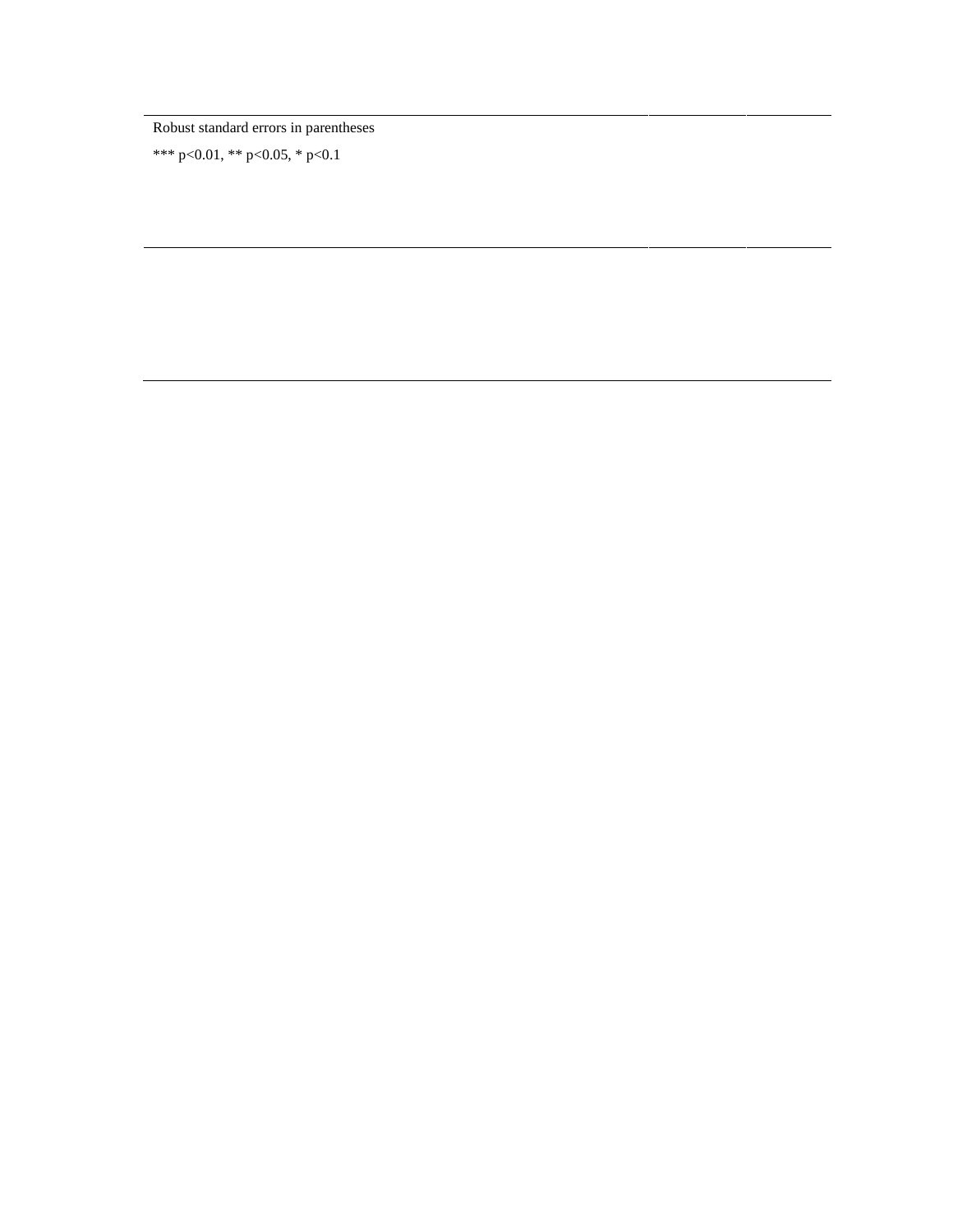| <b>Explanatory variables</b>                            | Log of bombs,<br>missiles, and rockets<br>per km <sup>2</sup> |
|---------------------------------------------------------|---------------------------------------------------------------|
| Log of distance to the 17th latitude                    | $-1.4011***$                                                  |
|                                                         | (0.1396)                                                      |
|                                                         | $-0.0697$                                                     |
| Log of area of district                                 | (0.1400)                                                      |
|                                                         | $-0.3825***$                                                  |
| Log of mean elevation                                   | (0.0478)                                                      |
|                                                         | $-0.5560***$                                                  |
| Northern (yes=1, no=0)                                  | (0.1600)                                                      |
|                                                         | 0.2063                                                        |
| Capital district of province (yes=1, no=0)              | (0.3395)                                                      |
|                                                         | $0.1840*$                                                     |
| Log of distance to closest cities: Hanoi, Da Nang, HCMC | (0.1044)                                                      |
|                                                         | 0.1850                                                        |
| Share of urban population                               | (0.4494)                                                      |
|                                                         | 5.0371 ***                                                    |
| Constant                                                | (0.7457)                                                      |
| Observations                                            | 612                                                           |
| R-squared                                               | 0.334                                                         |

## Table A.2. First-stage regression of the bomb density

Robust standard errors in parentheses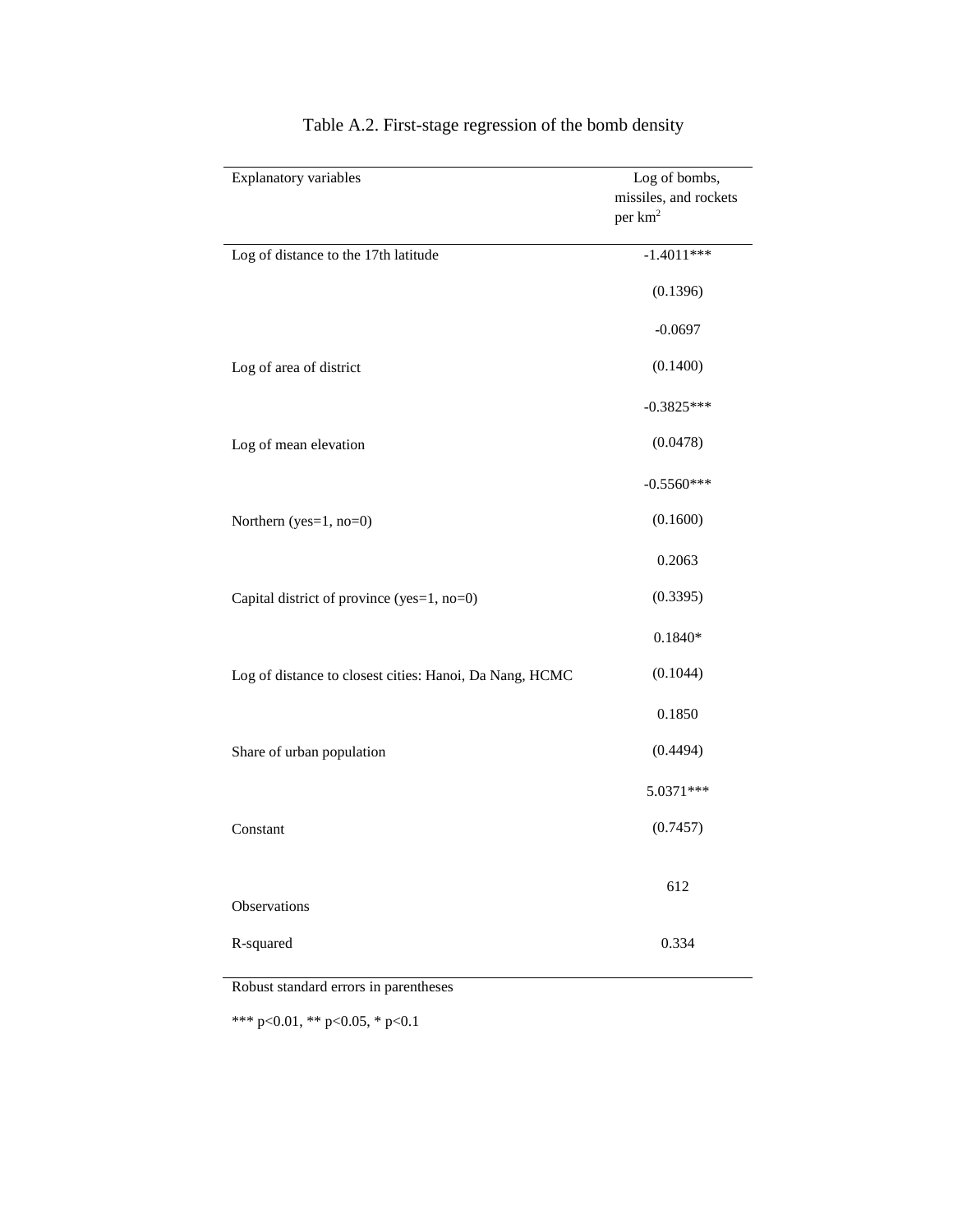| <b>Explanatory variables</b>                 | Disability in<br>any domain | Severe<br>disability in<br>any domain | Disability in<br>any domain | Severe<br>disability in<br>any domain |
|----------------------------------------------|-----------------------------|---------------------------------------|-----------------------------|---------------------------------------|
| Log of bombs, missiles, rockets per km2      | 0.0792                      | $0.1845***$                           | $0.2861***$                 | $0.1023***$                           |
|                                              | (0.1489)                    | (0.0466)                              | (0.0872)                    | (0.0309)                              |
| Log of bombs, missiles, rockets per km2 *    | $0.0007*$                   | $-0.0001$                             |                             |                                       |
| Log of mean elevation                        | (0.0004)                    | (0.0001)                              |                             |                                       |
| Log of bombs, missiles, rockets per km2 *    |                             |                                       | 0.1826                      | 0.2378                                |
| Share of urban population                    |                             |                                       | (0.4711)                    | (0.2056)                              |
| Log of area of district                      | $-0.1899$                   | $-0.0687*$                            | $-0.1619$                   | $-0.0509$                             |
|                                              | (0.1251)                    | (0.0402)                              | (0.1386)                    | (0.0488)                              |
| Log of mean elevation                        | $-0.1154$                   | 0.0300                                | 0.0068                      | 0.0073                                |
|                                              | (0.0811)                    | (0.0259)                              | (0.0479)                    | (0.0147)                              |
| Northern (yes= $1$ , no= $0$ )               | 2.0884 ***                  | $0.5534***$                           | 1.8889***                   | 0.5395***                             |
|                                              | (0.1773)                    | (0.0563)                              | (0.1908)                    | (0.0655)                              |
| Capital district of province (yes=1, no=0)   | $-0.0699$                   | $-0.0353$                             | $-0.0483$                   | $-0.0310$                             |
|                                              | (0.2484)                    | (0.0937)                              | (0.2799)                    | (0.1186)                              |
| Log of distance to closest cities: Hanoi, Da | $0.2828***$                 | 0.0417                                | 0.1961                      | 0.0160                                |
| Nang, HCMC                                   | (0.0984)                    | (0.0329)                              | (0.1277)                    | (0.0516)                              |
| Share of urban population                    | $-2.5763***$                | $-0.6911***$                          | $-3.0442**$                 | $-1.2201**$                           |
|                                              | (0.3721)                    | (0.1233)                              | (1.1842)                    | (0.5042)                              |
| Constant                                     | 5.3641***                   | 1.0961***                             | 5.0186***                   | 1.3397***                             |
|                                              | (0.7015)                    | (0.2309)                              | (0.7635)                    | (0.2641)                              |
| Observations                                 | 612                         | 612                                   | 612                         | 612                                   |
| R-squared                                    | 0.297                       | 0.142                                 | 0.251                       | 0.058                                 |

Table A.3. IV regressions with interactions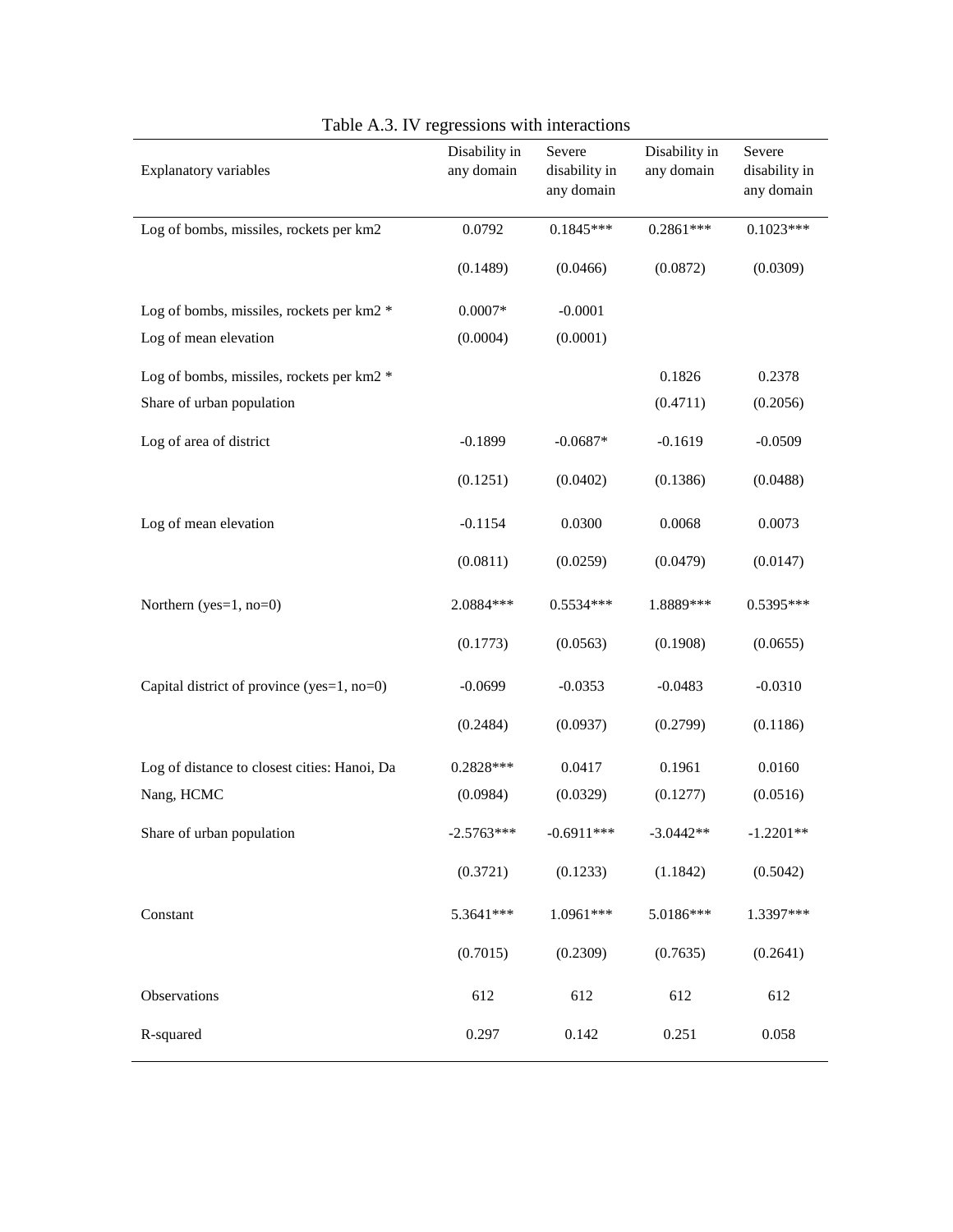Robust standard errors in parentheses. \*\*\* p<0.01, \*\* p<0.05, \* p<0.1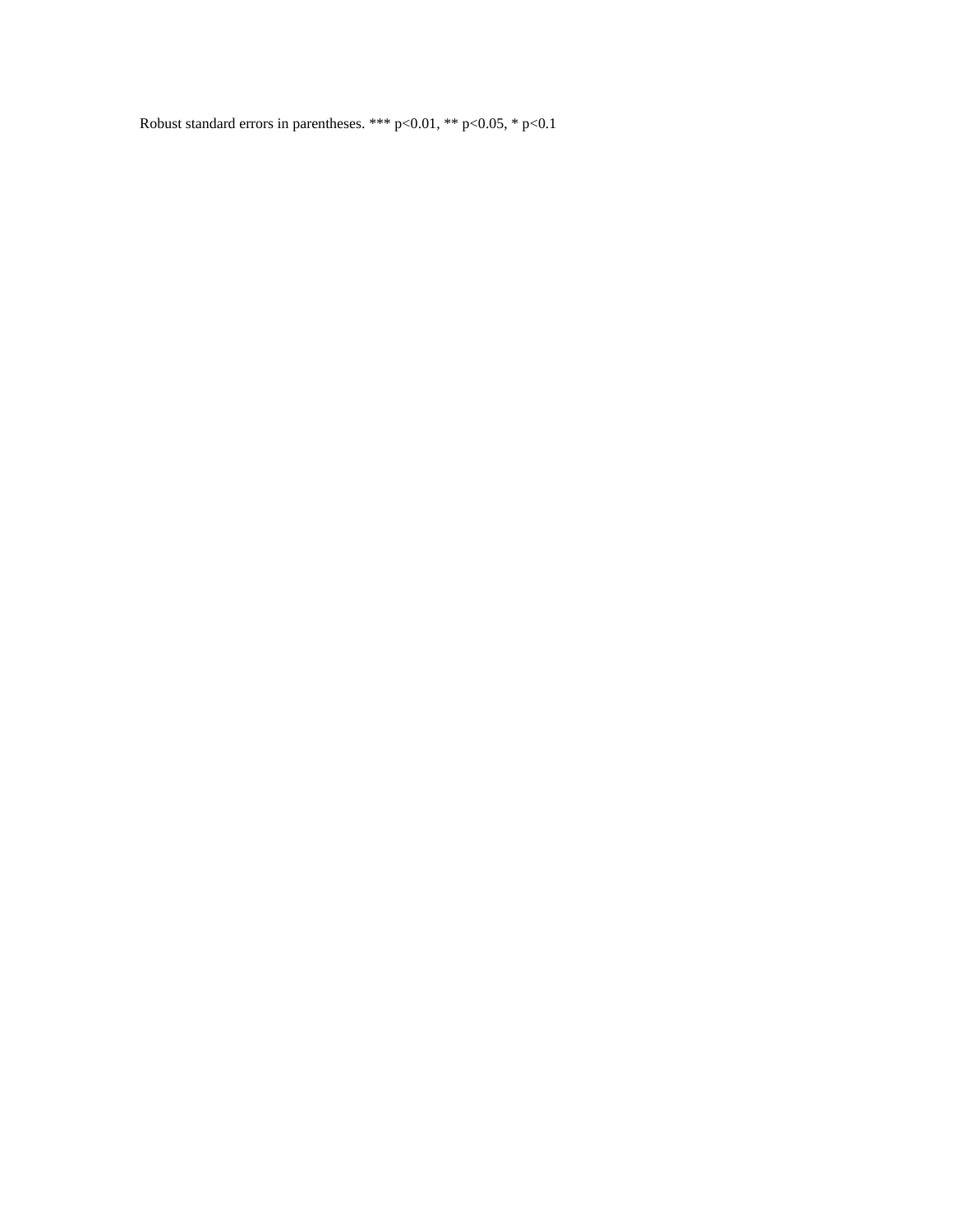#### **References**

- Akbulut-Yuksel, M. 2014. Children of War: The Long-Run Effects of Large-Scale Physical Destruction and Warfare on Children. *Journal of Human Resources,* 49**,** 634-662.
- Alix-Garcia, J. & Bartlett, A. 2015. Occupations under fire: the labour market in a complex emergency. *Oxford Economic Papers,* 67**,** 687-714.
- Angrist, J. D. & Pischke, J. S. 2008. *Mostly Harmless Econometrics: An Empiricist's Companion,* Princeton, New Jersey, Princeton University Press.
- Buckup, S. 2009. The price of exclusion: The economic consequences of excluding people with disabilities from the world of work. Geneva: International Labour Office.
- Clodfelter, M. 1995. *Vietnam in Military Statistics: A History of the Indochina Wars, 1772-1991,* Jefferson, NC, McFarland.
- Collier, P. 1999. On the economic consequences of civil war. *Oxford Economic Papers,* 51**,** 168- 183.
- Collier, P. & Hoeffler, A. 1998. On economic causes of war. *Oxford Economic Papers,* 50**,** 563- 573.
- Collier, P. & Hoeffler, A. 2004. Greed and grievance in civil war. *Oxford Economic Papers,* 56**,** 563-595.
- Collier, P., Hoeffler, A. & Rohner, D. 2009. Beyond greed and grievance: feasibility and civil war. *Oxford Economic Papers,* 61**,** 1-27.
- Cragg, J. G. & Donald, S. G. 1993. Testing identifiability and specification in instrumental variable models. *Econometric Theory,* 9**,** 222-240.
- Currie, J. & Madrian, B. 1999. Health, health insurance and the labour market. *In:* ASHENFELTER, O. C. & CARDS, D. (eds.) *Handbook of Labour Economics.* New York: Elsevier Science and Technology.
- De-Luca, G. & Verpoorten, M. 2015. Civil war, social capital and resiliance in Uganda. *Oxford Economic Papers,* 67**,** 661-686.
- De-Walque, D. 2006. The Socio-Demographic Legacy of the Khmer Rouge Period in Cambodia. *Population Studies,* 60**,** 223-231.
- Deaton, A. 2009. Instruments of development: reandomization in the tropics, and the search for elusive keys to economic development. *NBER Working Paper No. 14690.* Cambridge, MA: National Bureau of Economic Research.
- Do, Q.-T. 2009. Agent Orange and the Prevalence of Cancer among the Vietnamese Population 30 Years after the End of the Vietnam War. *Policy Research Working Paper 5041.* Washington DC: The World Bank.
- Do, Q.-T. & Iyer, L. 2012. Mental health in the aftermath of conflict. *In:* GARFINKEL, M. R. & SKAPERDAS, S. (eds.) *The Oxford Handbook of the Economics of Peace and Conflict.* Oxford: Oxford University Press.
- Ensor, T. & San, P. B. 1996. Access and Payment for Health Care: The Poor of Northern Vietnam. *International Journal of Health Planning and Management,* 11**,** 69-83.
- Grossman, M. 1972. On the concept of health capital and demand for health. *Journal of Political Economy,* 80**,** 223-255.
- Haveman, R. & Wolfe, B. 2000. The economics of disability and disability policy. *In:* CULYER, A. J. & NEWHOUSE, J. P. (eds.) *Handbook of health economics.* Amsterdam: Elsevier.
- Heckman, J., Lalonde, R. & Smith, J. 1999. The economics and econometrics of active labor market programs. *In:* ASHENFELTER, O. C. & CARD, D. (eds.) *Handbook of Labour Econoimcs.* Amsterdam: Elsevier Science.
- Hirschman, C., Preston, S. & Vu, L. M. 1995. Vietnamese casualities during the American War: A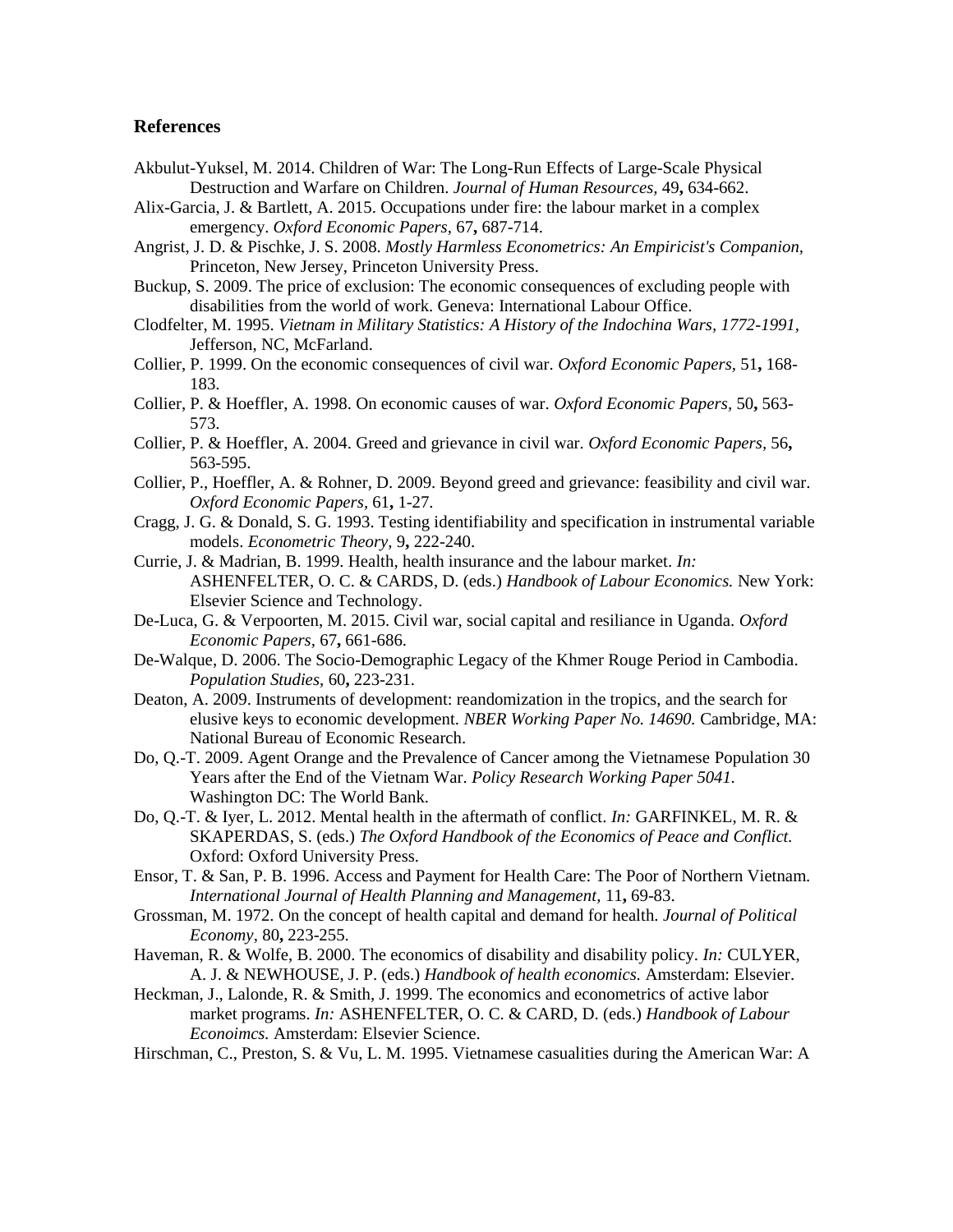new estimate. *Population and Development Review,* 21**,** 783-812.

- Islam, A., Ouch, C., Smyth, R. & Wang, L. C. 2015. The long-term effects of civil conflicts on education, earnings, and fertility: Evidence from Cambodia. *Journal of Comparative Economics,* http://dx.doi.org/10.1016/j.jce.2015.05.001.
- Justino, P. 2012. War and Poverty. *In:* GARFINKEL, M. R. & SKAPERDAS, S. (eds.) *Handbook of the Economics of Peace and Conflict.* Oxford: Oxford University Press.
- Kett, M. & Ommeren, M. V. 2009. Disability, conflict, and emergencies. *The Lancet,* 374**,** 1801- 1802.
- Kleibergen, F. & Paap, R. 2006. Generalized reduced rank tests using the singular value decomposition. *Journal of Econometrics,* 1333**,** 97-126.
- Le, D. C., Nguyen, P. T. N., Le, T. H., Tran, T. T., Nguyen, V. T. T., Le, C. H., Huynh, C. K. T. & Le, T. B. 1990. A comparison of infant mortality rates between two Vietnamese villages sprayed by defoliants in wartime and one unsprayed village. *Chemosphere,* 20**,** 1005-1012.
- Le, T. N. T. & Johansson, A. 2001. Impact of chemical warfare with Agent Orange on women's reproductive lives in Vietnam: A pilot study. *Reproductive Health Matters,* 9**,** 156-164.
- Madans, J. H., Loeb, M. E. & Altman, B. M. 2010. Measuring disability and monitoring the UN Convention on the Rights of Persons with Disabilities: the work of the Washington Group on Disability Statistics. *BMC Public Health,* 11**,** 1-8.
- Merrouche, O. 2011. The Long Term Educational Cost of War: Evidence from Landmine Contamination in Cambodia. *The Journal of Development Studies,* 47**,** 399-416.
- Miguel, E. & Roland, G. 2011. The long-run impact of bombing Vietnam. *Journal of Development Economics,* 96**,** 1-15.
- Minoiu, C. & Shemyakina, O. N. 2014. Armed conflict, household victimization, and child health in Cote d'Ivoire. *Journal of Development Economics*.
- Mont, D. & Nguyen, C. 2013. Spatial variation in the disability-poverty correlation: Evidence from Vietnam. *In:* LONDON, U. C. (ed.) *Leonard Cheshire Disability Working Paper 20.* London.
- Mont, D. & Nguyen, C. V. 2011. Disability and poverty in Vietnam. *The World Bank Economic Review,* 25**,** 323-359.
- Newbrander, W., Waldman, R. & Shepherd-Banigan, M. 2011. Rebuilding and strengthening health systems and providing basic health services in fragile states. *Disasters,* 35**,** 639-660.
- Ngo, A. D., Brolan, C., Fitzgerald, L., Pham, V. & Phan, H. 2013. Voices from Vietnam: experiences of children and youth with disabilities, and their families, from an Agent Orange affected rural region. *Disability & Society,* 28**,** 955-69.
- Ngo, A. D., Taylor, R., Roberts, C. L. & Nguyen, T. V. 2006. Association between Agent Orange and birth defects: systematic review and meta-analysis. *International Journal of Epidemiology,* 35**,** 1220-1230.
- Ngo, T. M.-P. 2006. Education and agricultural growth in Vietnam. Madison, U.S.A: Department of Agricultural and Applied Economics, University of Wisconsin.
- Palmer, M., Groce, N., Mont, D., Nguyen, O. H. & Mitra, S. 2015. The economic lives of people with disabilities in Vietnam. *PLoS ONE,* 10**,** 1-16.
- Pham, T. T., Nishijo, M., Nguyen, A. N. T., Maruzeni, S., Nakagawa, H., Hoang, L. V., Tran, A. H., Honda, R., Kido, T. & Nishijo, H. 2013. Dioxin exposure in breast milk and infant neurodevelopment in Vietnam. *Occup Environ Med,* 70**,** 656-662.
- Ranson, K., Poletti, T., Bornemisza, O. & Sondorp, E. 2007. Promoting Health Equity in Conflict- Affected Fragile States. *Health Systems Knowledge Network, World Health Organisation's Commission on Social Determinants of Health.* London: London School of Hygiene and Tropical Medicine.